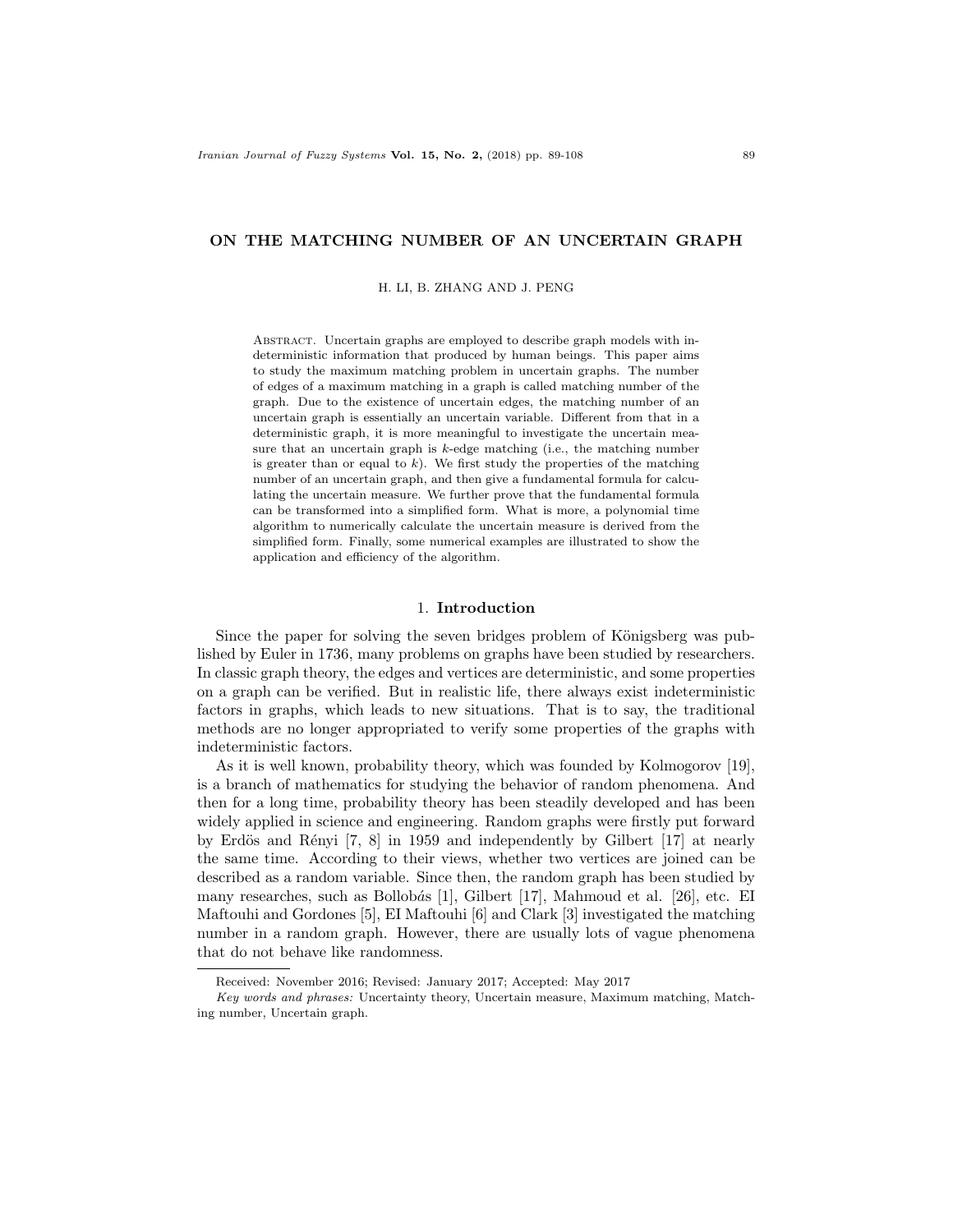As we know, a premise of applying probability theory is that the estimated probability distribution may be close enough to the real frequency. That is, we must have sufficient historical data. In practice, we are often lack of observed data about the unknown state of nature due to economical or technical reasons in some situations. In order to estimate the indeterminate quantity, we should rely on the subjective-intuitive opinions of experts. For example, the relationship between two persons may be expressed by human language like "potential friends".

There are two mathematical systems to model such subjective uncertainty. One is fuzzy set theory, which was initiated by Zadeh [37] via membership function. For scientists of fuzzy set theory, fuzzy set theory offers a powerful tool to deal with the incomplete information. Based on fuzzy set theory, fuzzy graphs were introduced by Rosenfeld [29] and Yeh and Bang [36] independently in 1975. Since then, lots of work on fuzzy graphs has been carried out. For instance, Mathew and Sunitha [27] studied fuzzy node connectivity and fuzzy arc connectivity. Samanta and Pal [30] introduced a fuzzy competition graph, and obtained several results of strong edges for fuzzy competition graphs. In addition, Sunitha and Mathew [33] introduced a survey of selected recent results on fuzzy graphs.

Uncertainty theory is another mathematical system to model subjective uncertainty. For the scientists of uncertainty theory, uncertainty theory offers a powerful tool to deal with the human's belief degree. The indeterminate quantity "potential friends" in a relationship network can be assumed to be an uncertain variable. Uncertainty theory was founded by Liu [20] in 2007 and refined by Liu [22] in 2010. Up to now, uncertainty theory has become a branch of mathematics for modeling human uncertainty. So far, there are so many relatively researches. Gao [13] gave the uncertainty distribution of the shortest path length, and investigated solutions to the  $\alpha$ -shortest path and the most shortest path in an uncertain network. Yao [35] presented a sufficient condition as well as necessary condition for an uncertain mean-reverting stock model being no-arbitrage. Moreover, by constructing an uncertain programming model, Zhang and Peng [38] discussed Chinese postman problem with uncertain weights. Later, Sheng and Yao [31, 32] studied how to make an optimal transportation plan in an uncertain environment, and proposed some mathematical optimization models. Wu et al. [34] employed uncertainty theory to deal with multiple uncertain information for agency problem. Han et al. [18] solved the maximum network flow problem in an uncertain network within the framework of uncertainty theory. Recently, Zhou et al. [41] considered the uncertain minimum spanning tree problem with uncertain edge weights, and discussed the path optimality condition for two types of uncertain minimum spanning tree, namely uncertain expected minimum spanning tree and uncertain  $\alpha$ -minimum spanning tree. Liu and Yao [25] provided an uncertain multilevel programming model to deal with a multilevel programming involving uncertain variables, and employed a genetic algorithm to solve the model.

Recently, the uncertainty theory is employed to deal with indeterministic factors in uncertain graphs. Gao and Gao [12] firstly proposed the concept of uncertain graph, and studied the connectivity index of an uncertain graph in 2013. Furthermore, Gao and Qin [15] studied the edge-connectivity of an uncertain graph. Later,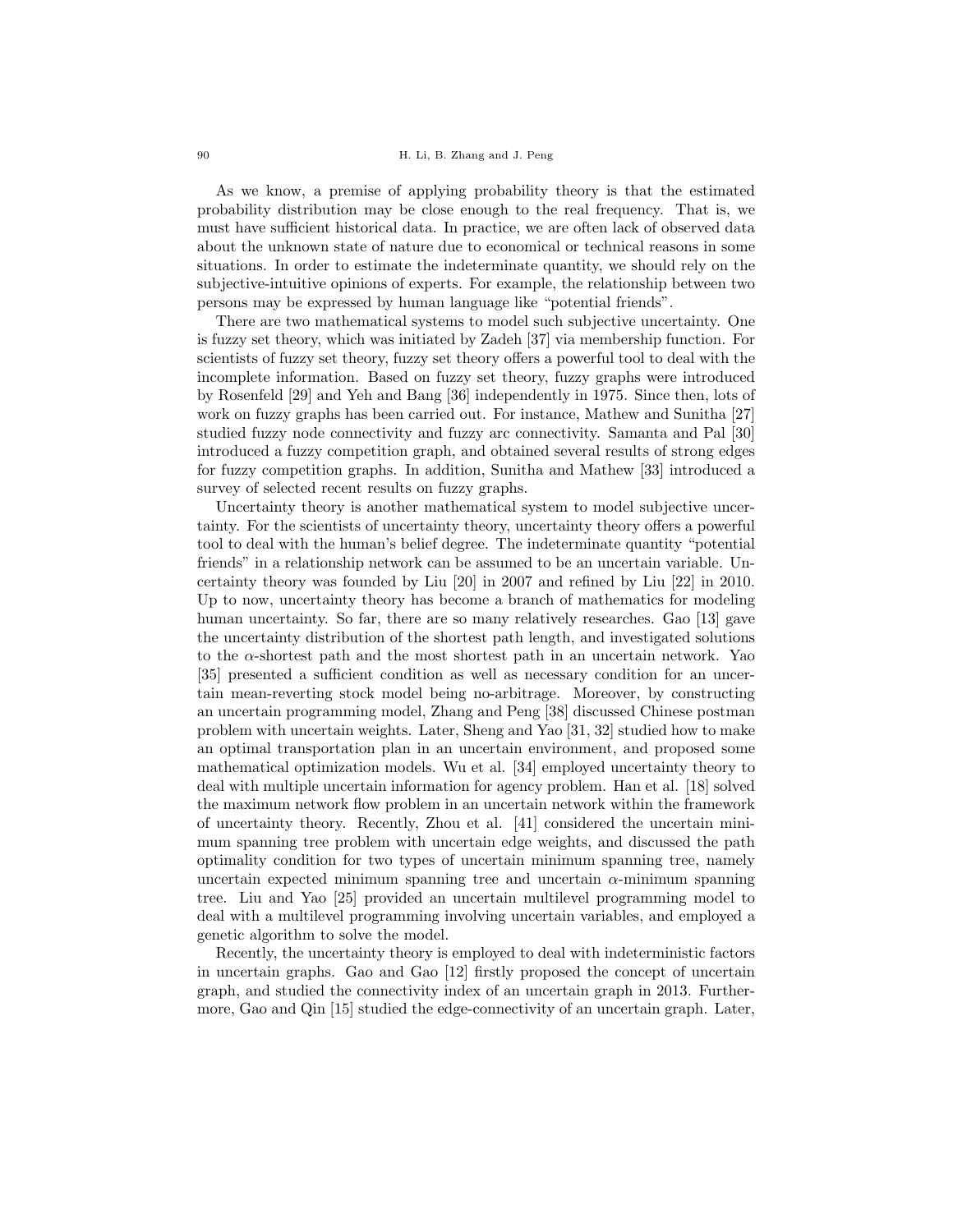Zhang and Peng discussed the Euler tour problem [39] in an uncertain graph. Gao [10, 11] introduced the concepts of cycle index and regularity index to study the properties of uncertain graph that are related to cycle and regularity, respectively. In addition, Gao et al. [14] discussed the properties of the diameter of an uncertain graph, and proposed an algorithm to determine the distribution function of the diameter. In 2013, Zhang and Peng [40] proposed the concept of matching index of an uncertain graph. In the following, we will prove that this paper extends the work of Zhang and Peng [40] from a special case to general cases.

As a matter of fact, matching is one of the basic concepts of the graph theory. In graph models, matching number is defined as the number of the edges of a maximum matching. In fact, due to uncertain edges, the matching number of an uncertain graph is essentially an uncertain variable, which means that it is more meaningful to determine the uncertain measure that a maximum matching contains k edges. To be more precise, this paper first proposes the concept of k-edge matching to describe that matching number is greater than or equal to  $k$  for an uncertain graph, then give a formula for calculating the uncertain measure that the graph is  $k$ -edge matching. In addition, a simplified form of the fundamental formula can be deduced. What is more, we explicitly design a polynomial time algorithm to numerically calculate the uncertain measure based on the simplified form and Gabow's matching algorithm. At last, the effectiveness and application of the algorithm are illustrated by some numerical examples.

The remainder of this paper is organized as follows. Section 2 first introduces some basic concepts and results of uncertainty theory and uncertain graph briefly, and then proposes the concept of k-edge matching. Section 3 investigates the theoretical formulas to calculate the uncertain measure that an uncertain graph is k-edge matching. In Section 4, a polynomial time algorithm is designed for calculating the uncertain measure and some numerical examples are performed to illustrate the application of the algorithm. In Section 5, we present the main innovations and advantages of the proposed work by comparing it with the existing work in the relevant literature. Section 6 concludes this paper with brief summary. Finally, the main differences between uncertainty theory and probability theory, as well as fuzzy set theory are presented in Appendix A for better understanding this paper.

### 2. Preliminaries

2.1. Uncertainty Theory. In this section, we will introduce some basic concepts of uncertainty theory for the completeness of this research. To do that, let us introduce the concepts of algebra, σ-algebra, Borel algebra, and Borel set. The credit references are not provided since these basic terminologies are well-known.

**Definition 2.1.** Let  $\Gamma$  be a nonempty set. A collection  $\mathcal{L}$  of a subset of  $\Gamma$  is called an algebra over Γ if it satisfies: (a)  $\Gamma \in \mathcal{L}$ ; (b) if  $\Lambda \in \mathcal{L}$ , then  $\Lambda^c \in \mathcal{L}$ ; and (c) if  $\Lambda_1, \Lambda_2, \cdots, \Lambda_n \in \mathcal{L}$ , then

$$
\bigcup_{i=1}^n \Lambda_i \in \mathcal{L}.
$$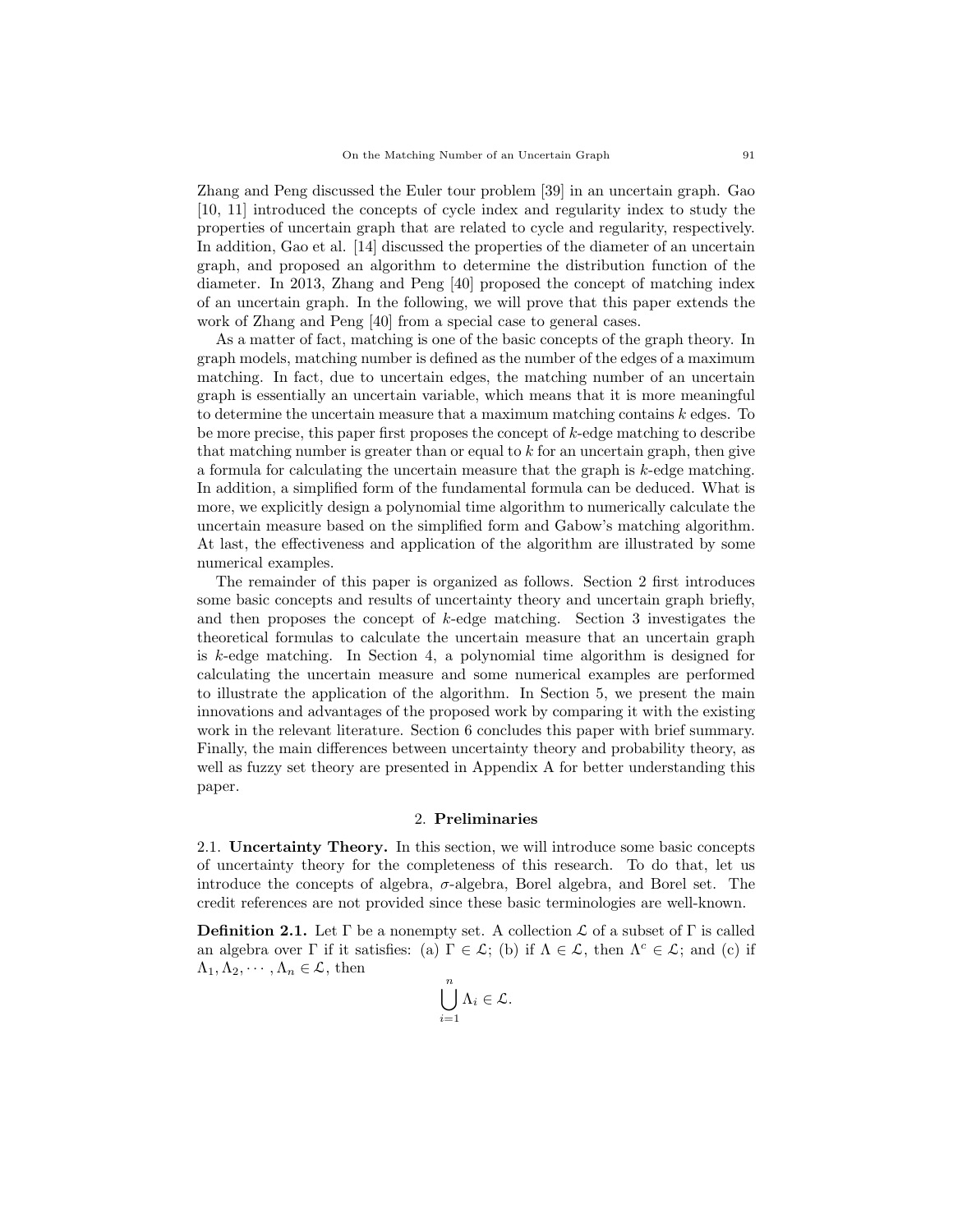The collection  $\mathcal L$  is called a  $\sigma$ -algebra over  $\Gamma$  if it satisfies (a), (b) and (c') if the union of a countable collection of elements in  $\mathcal L$  remains in  $\mathcal L$ , i.e., when  $\Lambda_1, \Lambda_2, \dots \in \mathcal{L}$ , we have

$$
\bigcup_{i=1}^\infty \Lambda_i \in \mathcal{L}.
$$

Definition 2.2. The Borel algebra over the set of real numbers is the smallest  $\sigma$ -algebra  $\beta$  containing all open intervals. Any element in  $\beta$  is called a Borel set.

Uncertainty theory was founded by Liu [20] in 2007 as a new branch of axiomatic mathematic for dealing with human's belief degrees by using uncertain measure.

**Definition 2.3.** (Liu [20]) Let  $\mathcal{L}$  be a  $\sigma$ -algebra on a nonempty set Γ. Each element  $\Lambda$  in  $\mathcal L$  is assigned a number  $\mathcal M\{\Lambda\}$ . The set function  $\mathcal M: \mathcal L \to [0,1]$  is called an uncertain measure if it satisfies:

**Axiom 1.**(Normality)  $\mathcal{M}\{\Gamma\} = 1$ ;

**Axiom 2.**(Duality)  $\mathcal{M}\{\Lambda\} + \mathcal{M}\{\Lambda^c\} = 1$  for any  $\Lambda$ ;

**Axiom 3.**(Subadditivity) For every countable sequence of events  $\{\Lambda_i\}$ , we have

$$
\mathcal{M}\left\{\bigcup_{i=1}^{\infty}\Lambda_i\right\} \leq \sum_{i=1}^{\infty}\mathcal{M}\{\Lambda_i\}.
$$

For simplicity, the triplet  $(\Gamma, \mathcal{L}, \mathcal{M})$  is called an uncertainty space. Later in 2009, Liu [21] studied the product uncertain measure, which leads to the product measure axiom of uncertainty theory:

**Axiom 4.**(Liu [21], Product Axiom) Let  $(\Gamma_k, \mathcal{L}_k, \mathcal{M}_k)$  be uncertainty spaces for  $k = 1, 2, \dots$ . The product uncertain measure M is an uncertain measure satisfying

$$
\mathcal{M}\left\{\prod_{k=1}^{\infty}\Lambda_k\right\} = \bigwedge_{k=1}^{\infty}\mathcal{M}_k\{\Lambda_k\}
$$

where  $\Lambda_k$  are arbitrarily chosen events from  $\mathcal{L}_k$  for  $k = 1, 2, \cdots$ , respectively.

**Definition 2.4.** (Liu [20]) An uncertain variable is a measurable function  $\xi$  from an uncertainty space  $(\Gamma, \mathcal{L}, \mathcal{M})$  to the set of real numbers, i.e., for any Borel set B of real numbers, the set

$$
\{\xi \in B\} = \{\gamma | \xi(\gamma) \in B\}
$$

is an event.

**Definition 2.5.** (Liu [20]) The uncertainty distribution of an uncertain variable  $\xi$ is defined by

$$
\Phi(x) = \mathcal{M}\{\xi \le x\}
$$

for any  $x \in \Re$ .

**Theorem 2.6.** (Liu [22]) Let  $\xi$  be an uncertain variable with uncertainty distribution  $\Phi$ . Then for any real number x, we have

$$
\mathcal{M}\{\xi \le x\} = \Phi(x), \qquad \mathcal{M}\{\xi > x\} = 1 - \Phi(x).
$$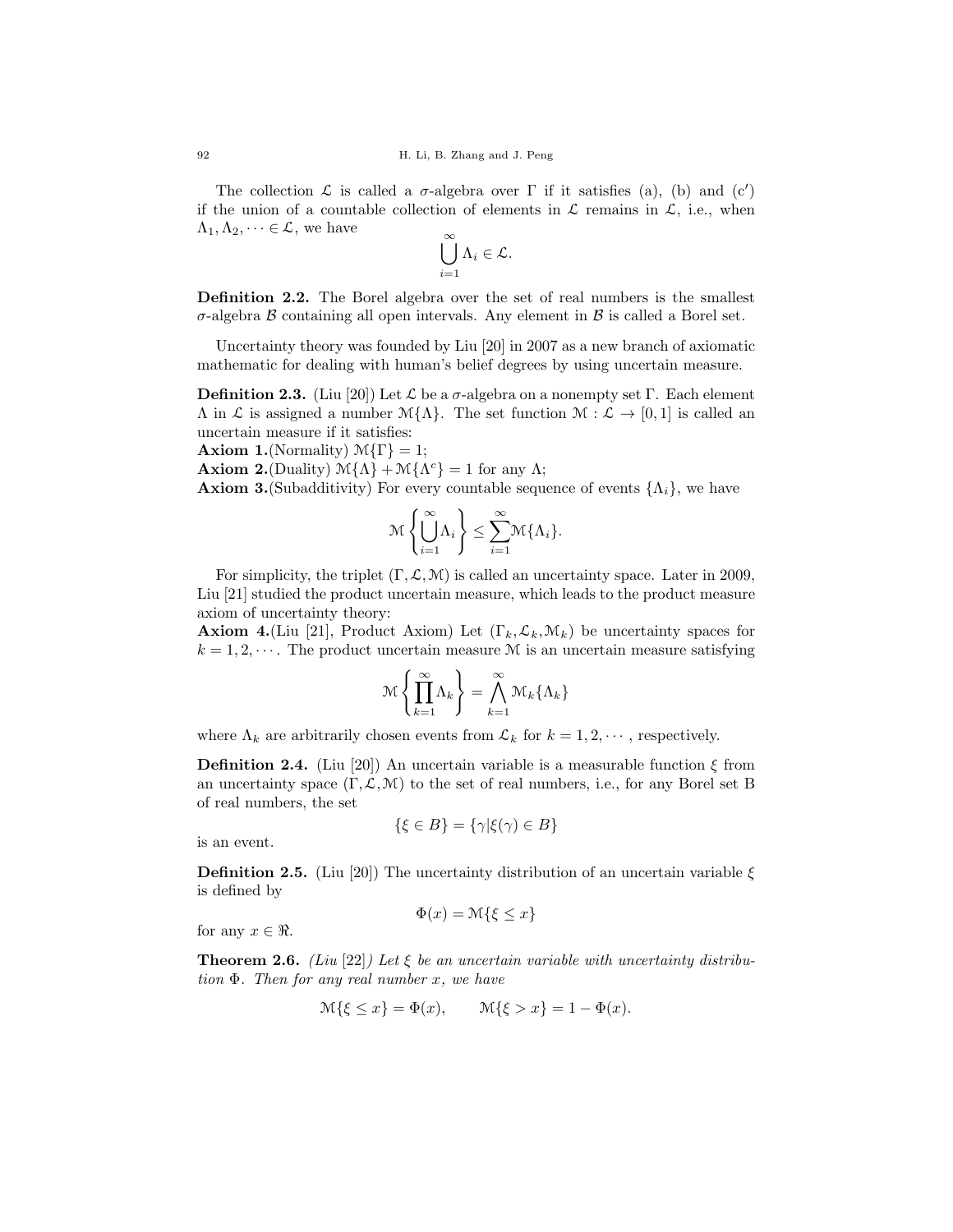An uncertain variable is said to be Boolean if it takes values either 0 or 1. For instance, let  $(\Gamma, \mathcal{L}, \mathcal{M})$  be an uncertainty space with  $\Gamma = {\gamma_1, \gamma_2}$ , and assume that  $\mathcal{M}\{\gamma_1\} = \alpha, \mathcal{M}\{\gamma_2\} = 1 - \alpha$ , then

$$
\xi(\gamma) = \begin{cases} 1, & \text{if } \gamma = \gamma_1, \\ 0, & \text{if } \gamma = \gamma_2 \end{cases}
$$

is a boolean uncertain variable.

**Definition 2.7.** (Liu [20]) The uncertain variables  $\xi_1, \xi_2, \dots, \xi_n$  are said to be independent if

$$
\mathcal{M}\left\{\bigcap_{i=1}^{n}(\xi_{i}\in B_{i})\right\} = \bigwedge_{i=1}^{n} \mathcal{M}\{\xi_{i}\in B_{i}\}
$$

for any Borel sets  $B_1, B_2, \cdots, B_n$  of  $\Re$ .

A real function  $f(x_1, x_2, \dots, x_n)$  is said to be strictly increasing if f satisfies the following conditions:

(1)  $f(x_1, x_2, \dots, x_n) \ge f(y_1, y_2, \dots, y_n)$  when  $x_i \ge y_i$  for  $i = 1, 2, \dots, n$ ;

(2)  $f(x_1, x_2, \dots, x_n) > f(y_1, y_2, \dots, y_n)$  when  $x_i > y_i$  for  $i = 1, 2, \dots, n$ . For boolean uncertain variables  $\xi_i, i = 1, 2, \dots, m$ , Gao and Qin [15] gave the

following theorem:

**Theorem 2.8.** (Gao and Qin [15]) Suppose that f is a monotone function and  $\xi_1, \xi_2, \cdots, \xi_m$  are independent boolean uncertain variables with  $\mathcal{M}\{\xi_i = 1\} = \alpha_i$ ,  $\mathcal{M}\{\xi_i=0\}=1-\alpha_i$  for  $i=1,2,\cdots,m$ . Let  $\eta=f(\xi_1,\xi_2,\cdots,\xi_m)$ . Then we have

$$
\mathcal{M}\{\eta \ge k\} = \sup_{f(B_1, B_2, \cdots, B_m) \subset [k, +\infty)} \min_{1 \le i \le m} \mathcal{M}\{\xi_i \in B_i\},\
$$

where  $B_i$  is the subset of  $\{0,1\}$ ,  $i = 1, 2, \cdots, m$ , respectively.

2.2. Uncertain Graph and k-edge Matching. In this subsection, some basic terminology of graph theory refers to Bondy and Murty [2] and Gibbons [16]. Assume  $V$  is a set of vertices, and  $E$  is a set of edges. Then a graph can be denoted by  $G = (V, E)$ .

A matching  $H$  in a graph  $G$  is essentially a subset of  $E$  such that every vertex is incident to at most one edge in the set. If a matching H satisfies  $|H| \geq |H'|$  for any matching  $H'$ , then H is said to be maximum, where |H| denotes the number of edges in  $H$ . Figure 1 illustrates two classic graphs. Graph  $G_1$  contains a matching  ${e_1}$ , which is also the maximum matching. Graph  $G_2$  has an edge set  ${e_1, e_2, e_3}$ . We can obtain a maximum matching  $\{e_1, e_3\}$  by removing  $e_2$ .

The number of edges of a maximum matching in a graph is said to be *matching* **number** of the graph. In this paper, we denote by  $\alpha(G)$  the matching number of a graph G. The matching number in a classic graph is deterministic. However, it is not the case in a graph in the state of indeterminacy. Based on fuzzy set theory, the concept of fuzzy graph was proposed. A standardized definition of fuzzy graph can be referred as follows.

**Definition 2.9.** (Mordeson and Nair [28]) A fuzzy graph  $G = (V, \mu, \rho)$  is a nonempty set V together with a pair of functions  $\mu: V \to [0, 1]$  and  $\rho: V \times V \to [0, 1]$  such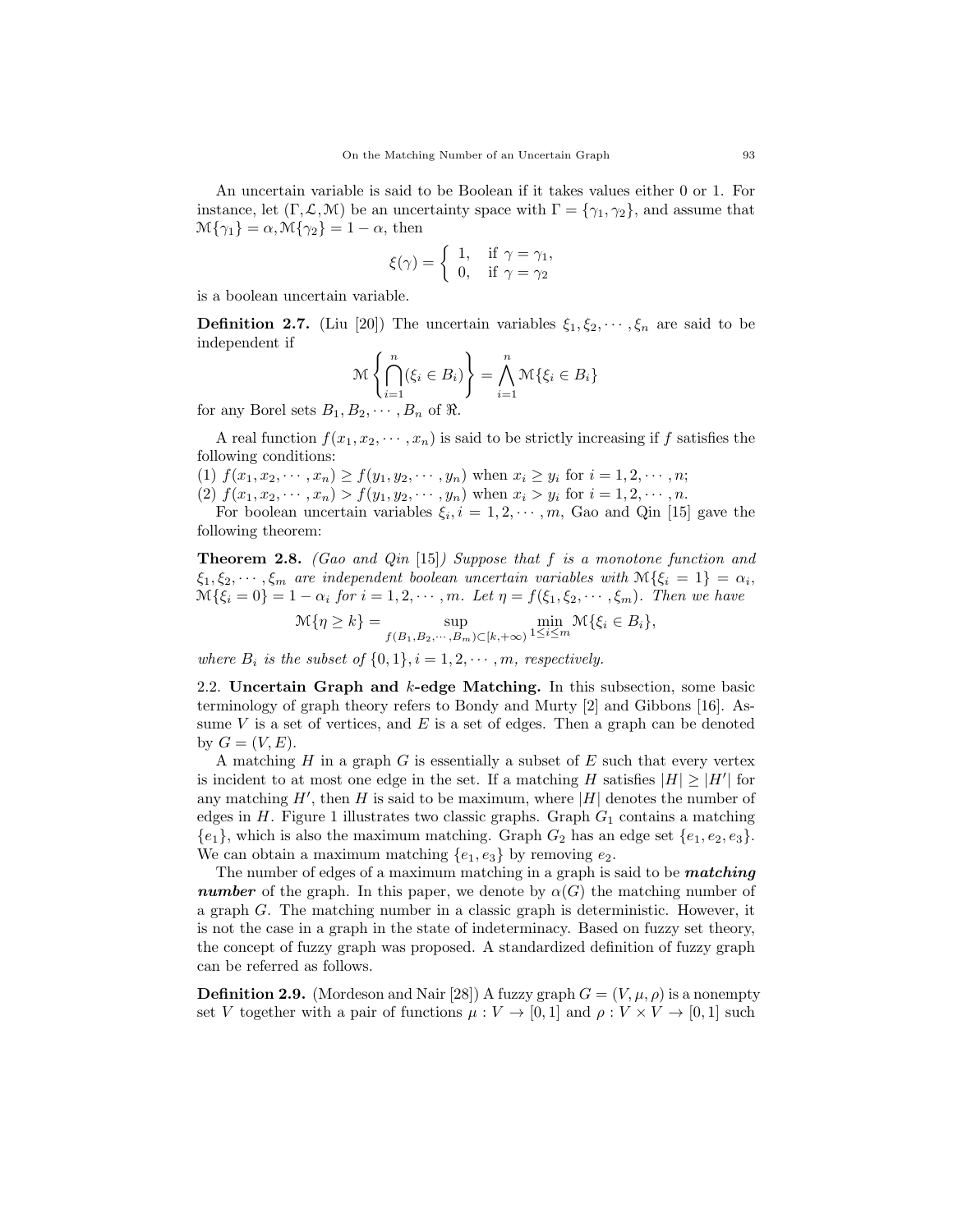

FIGURE 1. Classic Graphs  $G_1$  and  $G_2$ 

|                        | Fuzzy graph         | Uncertain graph    |
|------------------------|---------------------|--------------------|
| Indeterminacy factor   | Vertex, edge        | Edge               |
| The tool of measure    | Possibility measure | Uncertain measure  |
| Indeterminate quantity | Fuzzy variable      | Uncertain variable |
| Theoretical basis      | Fuzzy set theory    | Uncertainty theory |

Table 1. Comparison Between the Fuzzy Graph and the Uncertain Graph

that  $\rho(x, y) \leq \mu(x) \wedge \mu(y)$  for all x, y in V, where  $\mu$  is a fuzzy subset of V and  $\rho$  is a symmetric fuzzy relation on  $\mu$ .

Based on uncertainty theory, the concept of uncertain graph was defined by Gao and Gao [12] in 2013.

**Definition 2.10.** (Gao and Gao [12]) Assume  $V = \{v_1, v_2, \dots, v_n\}$  is a collection of vertices,  $E = \{e_1, e_2, \dots, e_m\}$  is a collection of uncertain edges, and  $\xi = {\xi_1, \xi_2, \cdots, \xi_m}$  is a set of indicator function. Then the triple  $(V, E, \xi)$  is said to be an uncertain graph.

It follows from Definitions 2.9 and 2.10 that fuzzy graph and uncertain graph are two directions to study graphs with indeterminacy factors. Although fuzzy graph and uncertain graph look like each other in some ways, they are very different mathematical theories. Fuzzy graph is defined on fuzzy set theory, while uncertain graph is defined on uncertainty theory. That is, they use different measures, one uses the tool of possibility measure and another uses the tool of uncertain measure. From the topological structure, fuzzy graph contains indeterminacy both in vertices and edges, while uncertain graph just in edges. Briefly, the main differences between the fuzzy graph and the uncertain graph are summarized in Table 1 for more readable.

Generally, in an uncertain graph, the vertices are all predetermined, while some edges are uncertain. That is to say, the existence of some edges is indeterministic, and the existence possibility is indicated by uncertain measure. For convenience, an indicator function  $\xi_i$ , which is a boolean uncertain variable, is used to indicate the existence of corresponding edge. That is,  $\mathcal{M}\{\xi_i=1\}=\alpha_i$  describes the existence possibility of edge  $e_i$ , where  $\xi_i = 1$  means the edge  $e_i$  exists. If  $\alpha_i = 0$ , then the edge  $e_i$  does not exist at all; If  $\alpha_i = 1$ , then the edge  $e_i$  exists completely, or equivalently,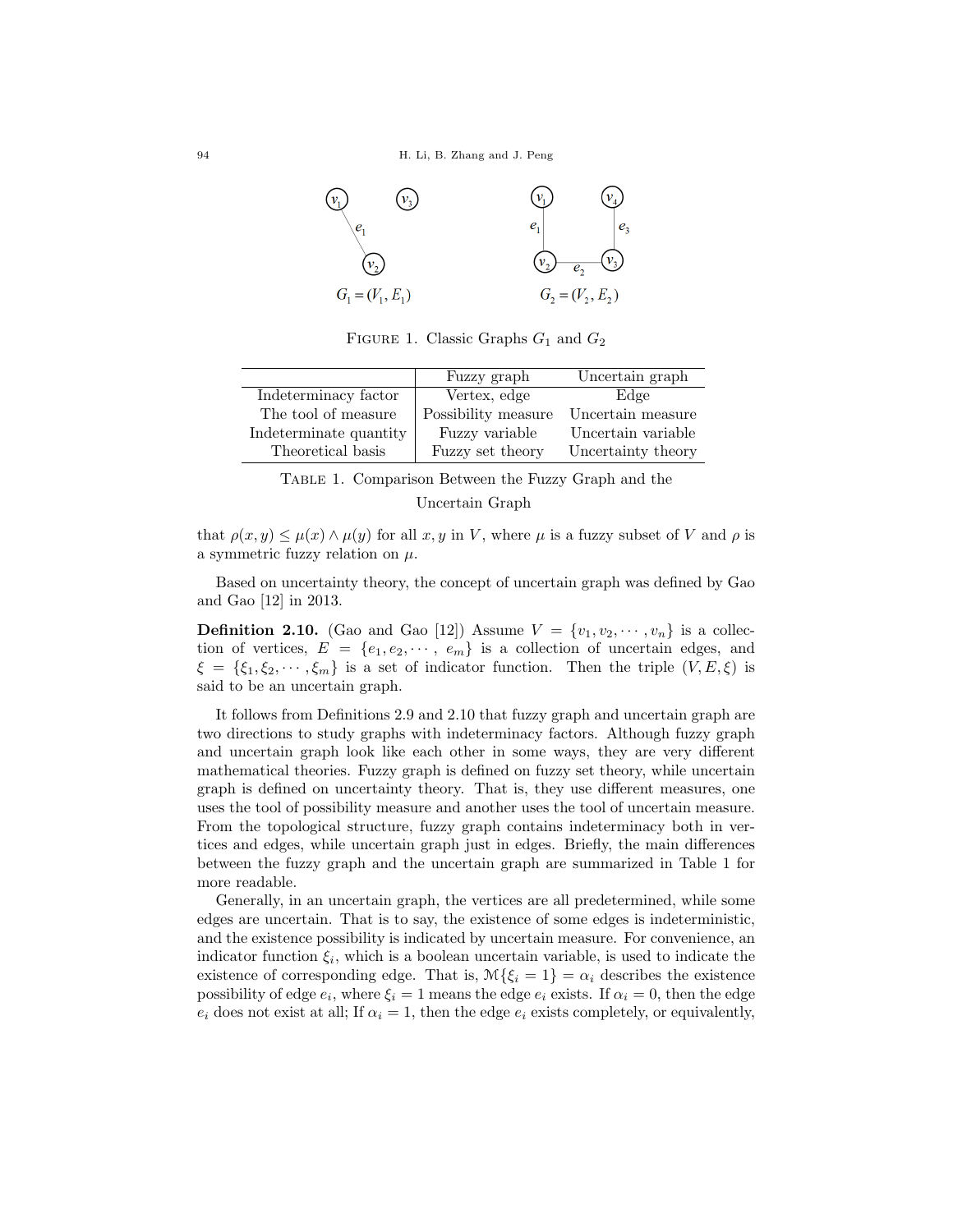On the Matching Number of an Uncertain Graph 95



FIGURE 2. Uncertain Graph G and Its Underlying Graph  $G^*$ 



Figure 3. Some Models of the Uncertain Graph G That Presented in Figure 2

 $e_i$  is a deterministic edge. In a word, the larger the value of  $\alpha_i$  is, the more the true the edge  $e_i$  exists.

**Definition 2.11.** (Zhang and Peng [40]) Let  $G = (V, E, \xi)$  be an uncertain graph. The underlying graph  $G^* = (V, E)$  of G is a graph obtained from G by replacing  $0 < \alpha_i < 1$  with  $\alpha_i = 1, i = 1, 2, \cdots, m$ , respectively.

Briefly, the underlying graph contains all the vertices and edges of the original uncertain graph, and it is a deterministic graph. Usually, an uncertain graph G can be shown in a simpler form as in Figure 2, in which the existence chance  $\alpha_i$  for each edge  $e_i$  is marked on the corresponding edge. Also, the underlying graph  $G^*$ of the uncertain graph is shown in Figure 2.

In fact, an uncertain graph can be considered as a function of  $\xi_i$  since different values of  $\xi_i$  lead to different models of uncertain graph. For an uncertain graph  $G = (V, E, \xi)$ , denote  $\mathcal{E} = \{e_i | 0 < \alpha_i < 1\}$ . Naturally, the uncertain graph G contains  $2^m$  different models if  $|\mathcal{E}| = m$ . Each model is a deterministic graph. Figure 3 illustrates some models of the uncertain graph G shown in Figure 2 if all the uncertain measures  $\alpha_i$  satisfy  $0 < \alpha_i < 1, i = 1, 2, \dots, 4$ . It is clear that  $G_3$ just is the underlying graph of the uncertain graph G.

For an uncertain graph, different models may lead to different maximum matchings. For instance, in Figure 3,  $\alpha(G_1) = 1$ ,  $\alpha(G_2) = \alpha(G_3) = 2$ . In other words, for an uncertain graph  $G, \alpha(G)$  is an uncertain variable rather than a crisp value.

**Definition 2.12.** An uncertain graph G is said to be k-edge matching if  $\alpha(G) \geq k$ for a given positive integer  $k$ .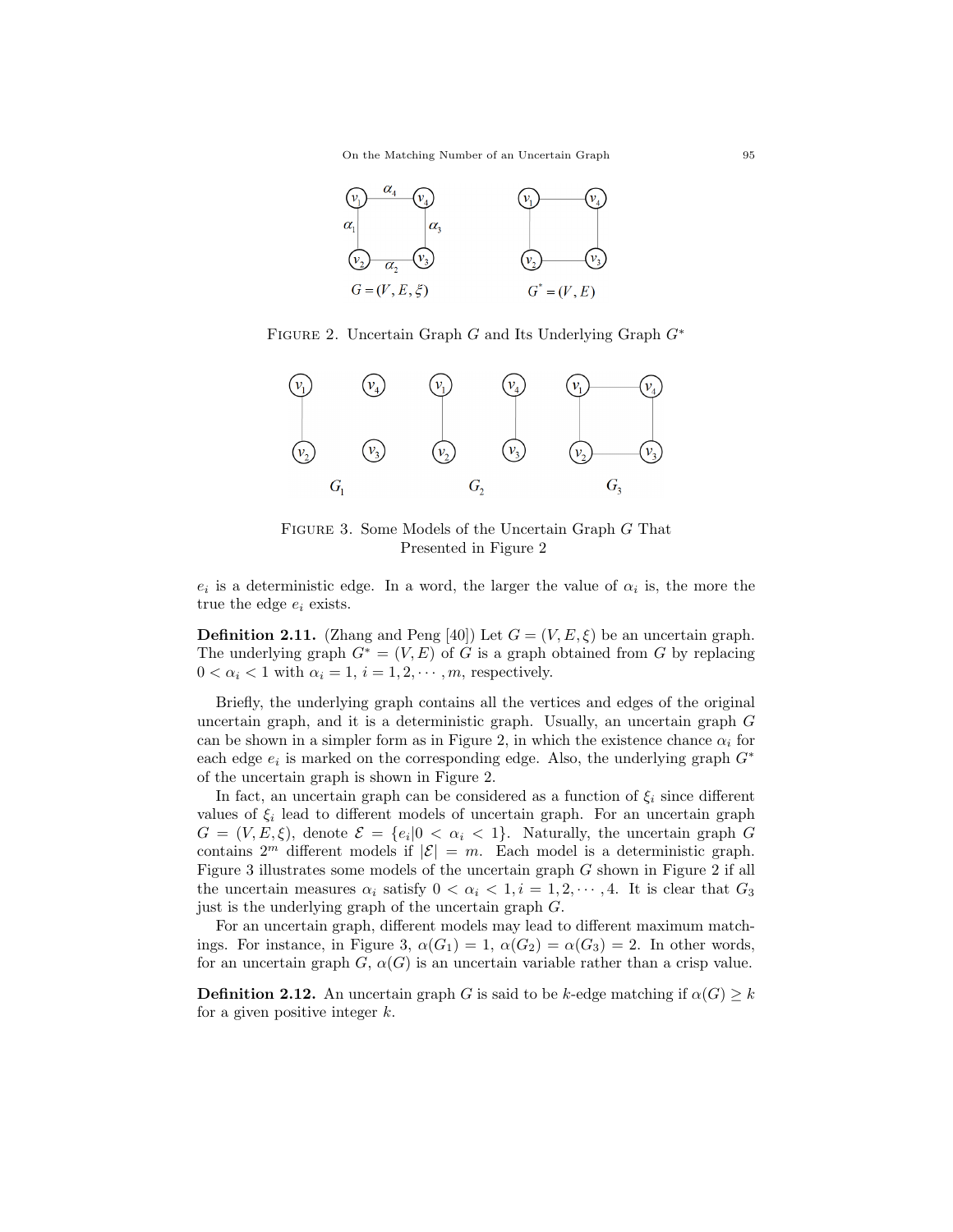In order to indicate the possibility that an uncertain graph  $G$  is  $k$ -edge matching, it is meaningful to calculate the value of  $\mathcal{M}\{\alpha(G)\geq k\}$ . It is easy to verify that, in an uncertain graph  $G = (V, E, \xi)$ ,  $\alpha(G)$  can be considered as a function of  $\xi$ . That is,  $\alpha(G) = \alpha(\xi_1, \xi_2, \dots, \xi_m)$ . In the following section, we will discuss the methods for calculating the value of  $\mathcal{M}\{\alpha(\xi_1,\xi_2,\cdots,\xi_m)\geq k\}$  for a given positive integer k.

# 3. Calculating for  $k$ -edge Matching

For a deterministic graph, the matching number will not decrease when adding an edge. Since  $\xi_i$  are boolean uncertain variables, it is also clear that

$$
\alpha(y_1, y_2, \cdots, y_m) < \alpha(z_1, z_2, \cdots, z_m),
$$

where  $y_i < z_i$ . Thus, the matching number  $\alpha(\xi_1, \xi_2, \dots, \xi_m)$  is a strictly increasing function of  $\xi_i, i = 1, 2, \dots, m$ . According to Theorem 2.8, we can easily formulate  $\mathcal{M}\{\alpha(\xi_1,\xi_2,\cdots,\xi_m)\geq k\}$  as follows:

**Theorem 3.1.** Let  $G = (V, E, \xi)$  be an uncertain graph. For any positive integer k, we have

$$
\mathcal{M}\{\alpha(\xi_1,\xi_2,\cdots,\xi_m)\geq k\}=\sup_{\alpha(G)\subset[k,+\infty)}\min_{1\leq i\leq m}\mathcal{M}\{\xi_i\in B_i\},\
$$

where  $B_i$  is the subset of  $\{0,1\}$ ,  $i = 1, 2, \cdots, m$ , respectively.

Based on Theorem 3.1, we get a fundamental formula for calculating the value of  $\mathcal{M}\{\alpha(\xi_1,\xi_2,\cdots,\xi_m)\geq k\}$ . However, it is still a fairly abstract formula for practical applications. For understanding convenience, we will reformulate it to a specifical form below.

Let  $G = (V, E, \xi)$  be an uncertain graph and we define

$$
\mathcal{N}(k) = \{H|H \text{ is a model of } G \text{ and } \alpha(H) \ge k\}.
$$

By integrating the set  $\mathcal{N}(k)$ , we have

**Theorem 3.2.** Let  $G = (V, E, \xi)$  be an uncertain graph. The uncertain measure that  $G$  is  $k$ -edge matching is formulated as follows:

$$
\mathcal{M}\{\alpha(G)\geq k\}=\sup_{H\in\mathcal{N}(k)}\min_{e_i\in E(H)}\mathcal{M}\{\xi_i=1\}=\sup_{H\in\mathcal{N}(k)}\min_{e_i\in E(H)}\alpha_i
$$

for any given positive integer k.

Proof. The proof can be divided into the following two steps.

Step 1: We prove that

$$
\sup_{H \in \mathcal{N}(k)} \min_{e_i \in E(H)} \mathcal{M}\{\xi_i = 1\} \ge \sup_{\alpha(G) \subset [k, +\infty)} \min_{1 \le i \le m} \mathcal{M}\{\xi_i \in B_i\}.
$$
 (1)

Since m is a finite integer, there exists a series  $\{B_1^*, B_2^*, \cdots, B_m^*\}$ , where  $B_i^* \in$  $\{\{0\},\{1\},\{0,1\}\}, i = 1, 2, \cdots, m$ , such that

$$
\alpha(B_1^*,\cdots,B_m^*)\subset \left[k,\frac{n}{2}\right],
$$

and

$$
\sup_{\alpha(B_1,B_2,\cdots,B_m)\subset[k,\frac{n}{2}]}\min_{1\leq i\leq m}\mathcal{M}\{\xi_i\in B_i\}=\min_{1\leq i\leq m}\mathcal{M}\{\xi_i\in B_i^*\}.
$$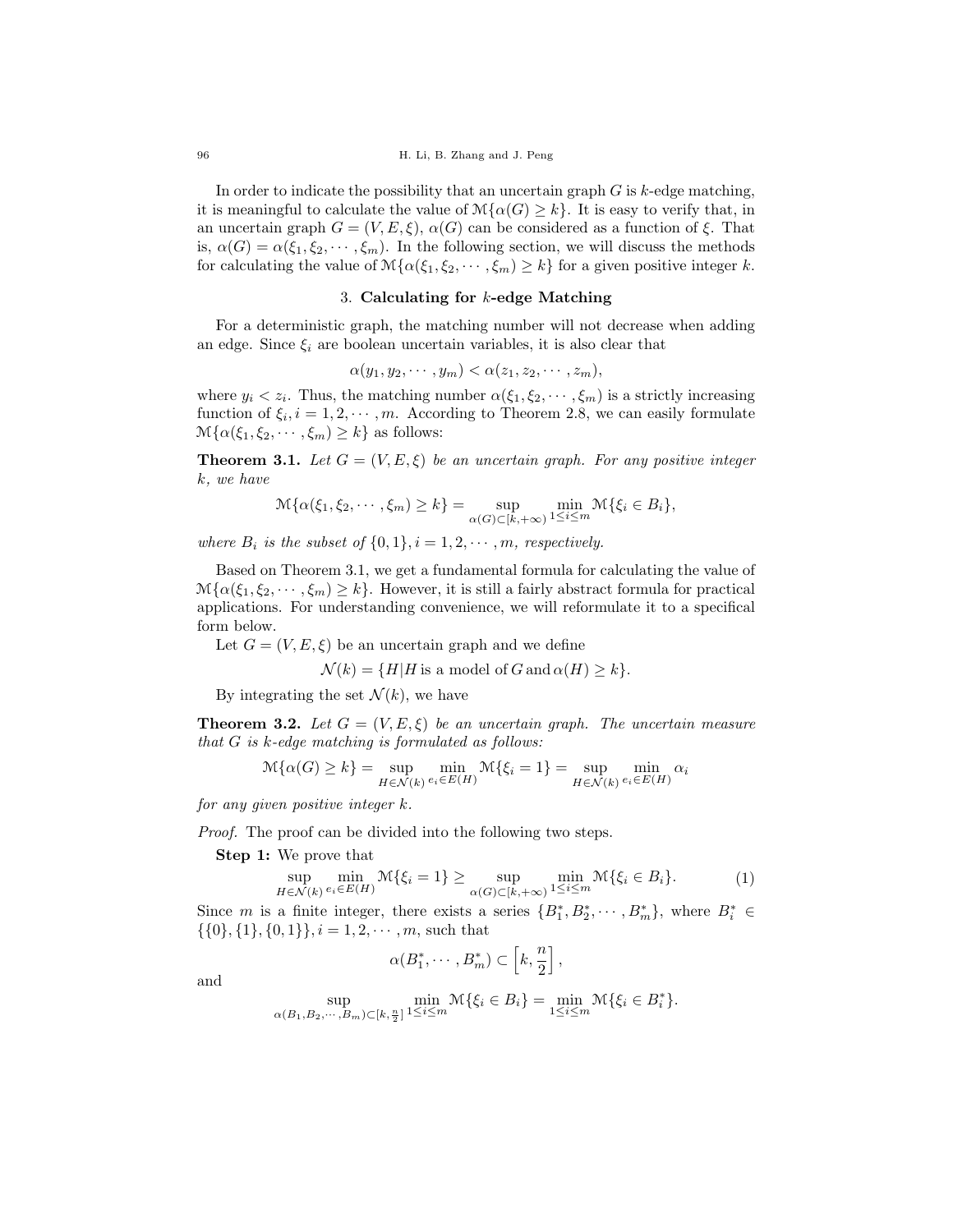Without loss of generality, suppose that  $B_1^* = \{0\}$ , we have

$$
\alpha(\{0\}, B_2^*, \cdots, B_m^*) \subset \left[k, \frac{n}{2}\right].
$$

Thus we get the fact that

$$
\alpha(\{0,1\},B_2^*,\cdots,B_m^*)\subset \left[k,\frac{n}{2}\right],
$$

since  $\alpha(\xi_1, \xi_2, \dots, \xi_m)$  is strictly increasing with respect to  $\xi_i$ . On the one hand,

$$
\min_{1 \le i \le m} \mathcal{M}\{\xi_i \in B_i^*\} \le \mathcal{M}\{\xi_1 \in \{0, 1\}\} \wedge \min_{2 \le i \le m} \mathcal{M}\{\xi_i \in B_i^*\}.
$$

On the other hand, it is easy to verify that

$$
\sup_{\alpha(B_1,B_2,\cdots,B_m)\subset[k,\frac{n}{2}]}\min_{1\leq i\leq m}\mathcal{M}\{\xi_i\in B_i\}\geq \mathcal{M}\{\xi_1\in\{0,1\}\}\wedge \min_{2\leq i\leq m}\mathcal{M}\{\xi_i\in B_i^*\}.
$$

Thus, we have

$$
\sup_{\alpha(B_1, B_2, \dots, B_m) \subset [k, \frac{n}{2}]}\min_{1 \le i \le m} \mathcal{M}\{\xi_i \in B_i\} = \min_{1 \le i \le m} \mathcal{M}\{\xi_i \in B_i^*\} = \mathcal{M}\{\xi_1 \in \{0, 1\}\} \wedge \min_{2 \le i \le m} \mathcal{M}\{\xi_i \in B_i^*\}.
$$

That is to say, by extending  $B_i^*$  from  $\{0\}$  to  $\{0,1\}$ , we can choose  $\{B_1^*, B_2^*,$  $\cdots, B_m^*$ , where  $B_i^* \in \{\{1\}, \{0, 1\}\}, i = 1, 2, \cdots, m$ , such that

$$
\alpha(B_1^*,\cdots,B_m^*)\subset \left[k,\frac{n}{2}\right],
$$

and

$$
\sup_{\alpha(B_1,B_2,\dots,B_m)\subset [k,\frac{n}{2}]} \min_{1\leq i\leq m} \mathcal{M}\{\xi_i \in B_i\} = \min_{1\leq i\leq m} \mathcal{M}\{\xi_i \in B_i^*\}.
$$

By constructing a graph  $H^*$  with  $V(H^*) = V(G)$ , and  $E(H^*) = \{e_i | e_i \in E(G), B_i^* \}$  $=\{1\}$ . Thus,  $H^* \in \mathcal{N}(k)$  and

$$
\sup_{H \in \mathcal{N}(k)} \min_{e_i \in E(H)} \mathcal{M}\{\xi_i = 1\} \ge \min_{e_i \in E(H^*)} \mathcal{M}\{\xi_i = 1\}
$$
\n
$$
= \min_{1 \le i \le m} \mathcal{M}\{\xi_i \in B_i^*\}
$$
\n
$$
= \sup_{\alpha(G) \subset [k, +\infty)} \min_{1 \le i \le m} \mathcal{M}\{\xi_i \in B_i\}.
$$

That is, the Inequality (1) holds.

Step 2: We prove that

$$
\sup_{H \in \mathcal{N}(k)} \min_{e_i \in E(H)} \mathcal{M}\{\xi_i = 1\} \le \sup_{\alpha(G) \subset [k, +\infty)} \min_{1 \le i \le m} \mathcal{M}\{\xi_i \in B_i\}.
$$
 (2)

Because of the finiteness of set  $\mathcal{N}(k)$ , there exists a model  $H^{'} \in \mathcal{N}(k)$ , satisfying

$$
\sup_{H \in \mathcal{N}(k)} \min_{e_i \in E(H)} \mathcal{M}\{\xi_i = 1\} = \min_{e_i \in E(H')} \mathcal{M}\{\xi_i = 1\}.
$$

Choose a series  $\{B'_1, B'_2, \cdots, B'_m\}$  such that

$$
B'_{i} = \begin{cases} \{1\}, & if \quad e_{i} \in E(H'), \\ \{0,1\}, & if \quad e_{i} \notin E(H'). \end{cases}
$$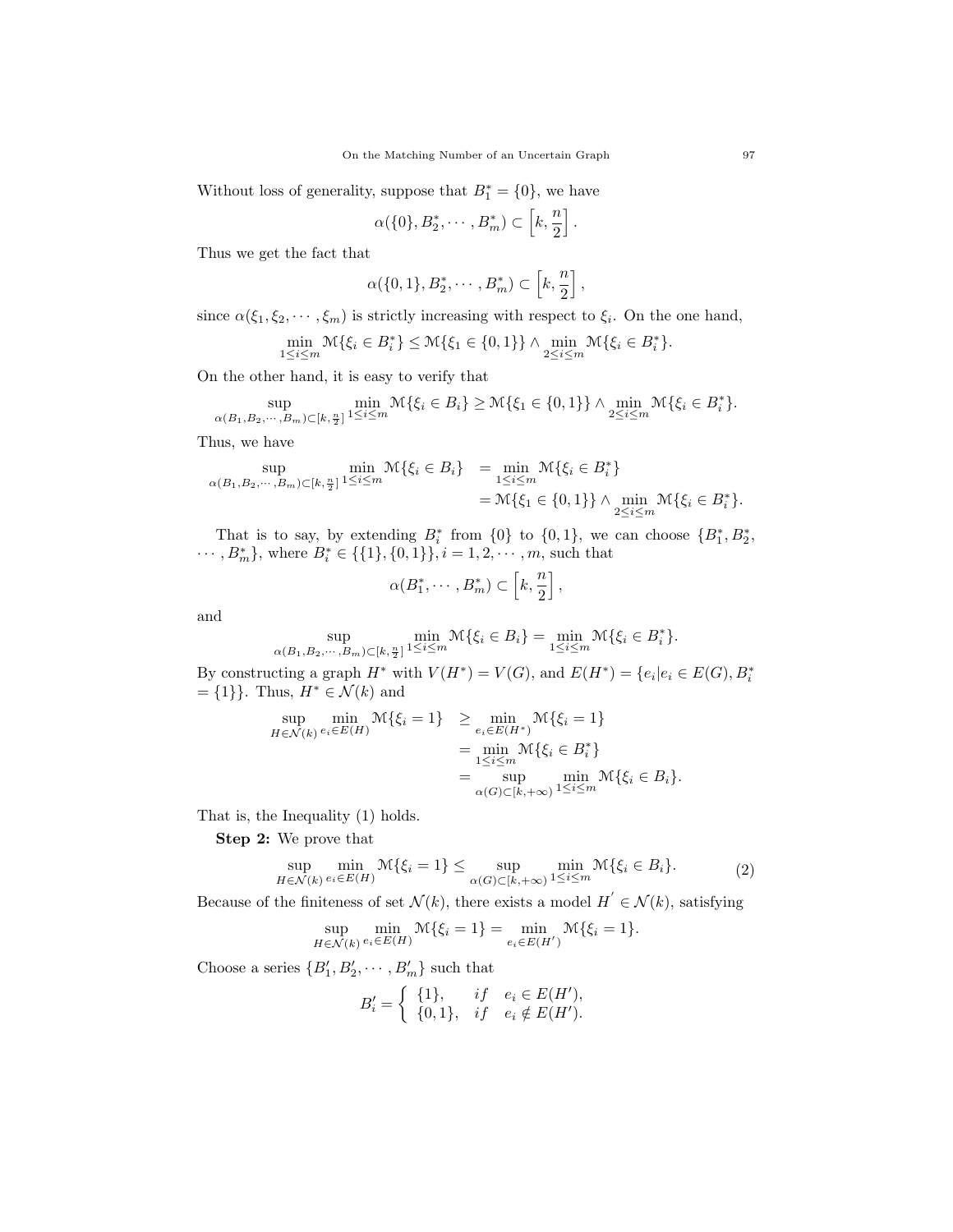

FIGURE 4. Uncertain Graph  $G = (V, E, \xi)$ 

Since  $H' \in \mathcal{N}(k)$ , that is  $\alpha(H') \geq k$ . According to the choice of  $\{B_i'\}$ , it is easy to verify that

$$
\alpha(B'_1,\cdots,B'_m)\subset \left[k,\frac{n}{2}\right],
$$

and

$$
\min_{e_i \in E(H')} \mathcal{M}\{\xi_i = 1\} = \min_{1 \le i \le m} \mathcal{M}\{\xi_i \in B'_i\}.
$$

Then, we have

$$
\sup_{\alpha(B_1,\cdots,B_m)\subset [k,\frac{n}{2}]}\min_{1\leq i\leq m}\mathbb{M}\{\xi_i\in B_i\}\geq \min_{1\leq i\leq m}\mathbb{M}\{\xi_i\in B_i'\}=\min_{e_i\in E(H')}\mathbb{M}\{\xi_i=1\}.
$$

Thus the Inequality (2) holds immediately.

According to Inequalities (1) and (2), the proof of Theorem 3.2 is completed.  $\square$ 

## 4. Algorithm and Examples

In the following, we first give a simple example to illustrate the application of the method which is stated in Theorem 3.2.

**Example 4.1.** Assume that  $G = (V, E, \xi)$  is an uncertain graph presented in Figure 4. Let  $\mathcal{M}\{\xi_1 = 1\} = \alpha_1 = 0.8, \ \mathcal{M}\{\xi_2 = 1\} = \alpha_2 = 0.9, \ \mathcal{M}\{\xi_3 = 1\} = \alpha_3 = 0.5,$  $\mathcal{M}\{\xi_4=1\}=\alpha_4=0.6.$ 

Let  $G^*$  be the underlying graph of G. According to Theorem 3.2, for any positive integer  $k$ , we just need to traverse the set

 $\mathcal{N}(k) = \{H|H$  is a model of G and  $\alpha(H) \geq k\}.$ 

It is easy to verify that  $\alpha(G^*) = 2$ . That is,  $\alpha(H) \leq \alpha(G^*) = 2$  holds for any model H of the uncertain graph G. Thus, for any positive integer  $k \geq 3$ ,

$$
\mathcal{N}(k) = \{H|H \text{ is a model of } G \text{ and } \alpha(H) \ge k\} = \emptyset,
$$

which implies that  $\mathcal{M}{\alpha(G) \geq k} = 0$ .

Let  $k = 2$ . The set  $\mathcal{N}(2)$  is illustrated in Figure 5. In order to calculate  $\mathcal{M}\{\alpha(G)\geq 2\}$ , we should first traverse  $\mathcal{N}(2)$ , i.e.,

$$
\min_{e_i \in E(H_1)} \mathcal{M}\{\xi_i = 1\} = \min\{0.8, 0.5\} = 0.5,
$$
  

$$
\min_{e_i \in E(H_2)} \mathcal{M}\{\xi_i = 1\} = \min\{0.9, 0.6\} = 0.6,
$$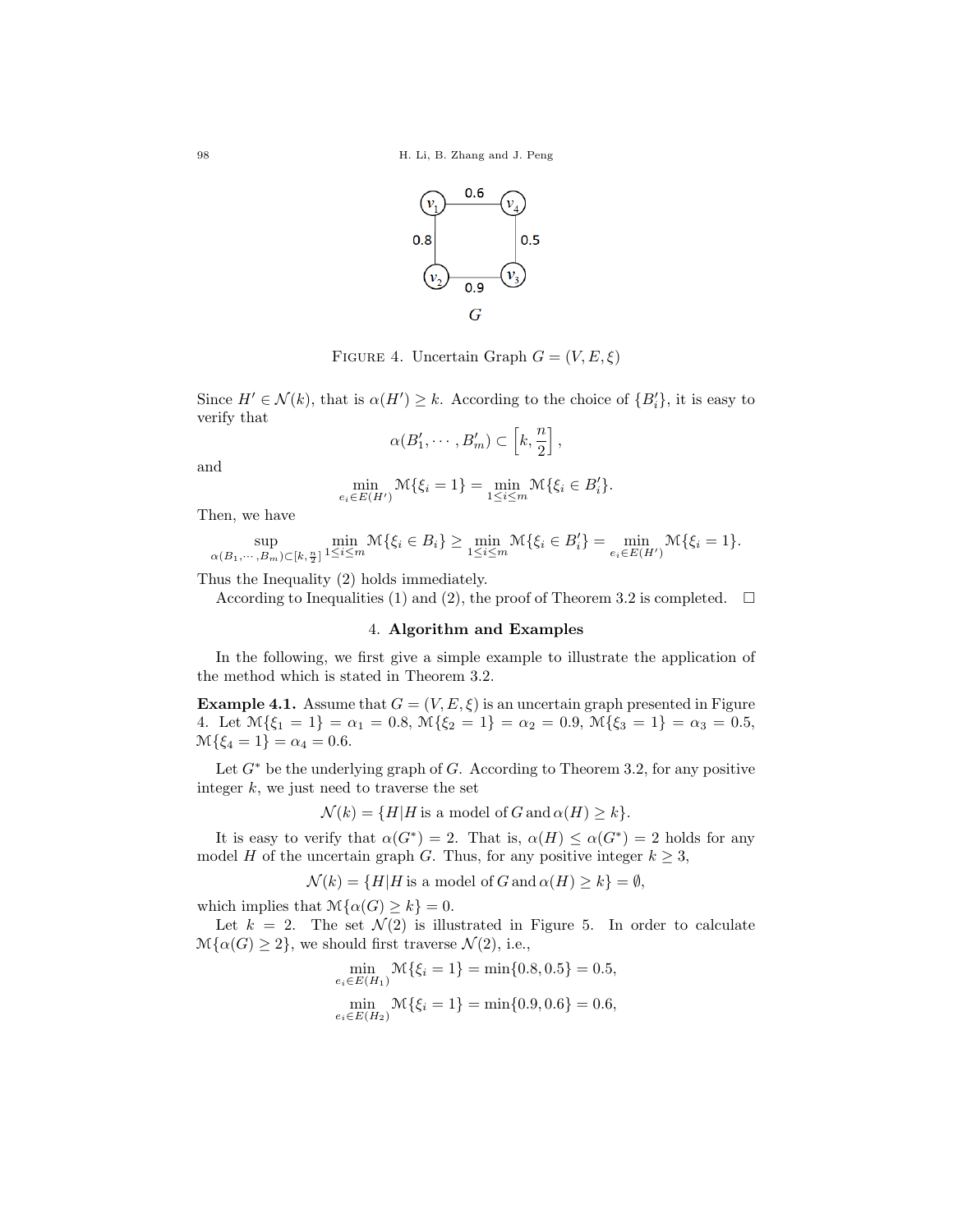On the Matching Number of an Uncertain Graph 99



FIGURE 6. Some Elements of  $\mathcal{N}(1)$ 

 $\min_{e_i \in E(H_3)} \mathcal{M}\{\xi_i = 1\} = \min\{0.9, 0.5, 0.6\} = 0.5,$  $\min_{e_i \in E(H_4)} \mathcal{M}\{\xi_i = 1\} = \min\{0.8, 0.9, 0.6\} = 0.6,$  $\min_{e_i \in E(H_5)} \mathcal{M}\{\xi_i = 1\} = \min\{0.8, 0.5, 0.6\} = 0.5,$  $\min_{e_i \in E(H_6)} \mathcal{M}\{\xi_i = 1\} = \min\{0.8, 0.9, 0.5\} = 0.5,$  $\min_{e_i \in E(H_7)} \mathcal{M}\{\xi_i = 1\} = \min\{0.8, 0.9, 0.5, 0.6\} = 0.5.$ 

It follows from Theorem 3.2 that

$$
\mathcal{M}\{\alpha(G) \ge 2\} = \sup_{H \in \mathcal{N}(2)} \min_{e_i \in E(H)} \mathcal{M}\{\xi_i = 1\}
$$
  
= max{0.5, 0.6, 0.5, 0.6, 0.5, 0.5, 0.5, 0.5} = 0.6.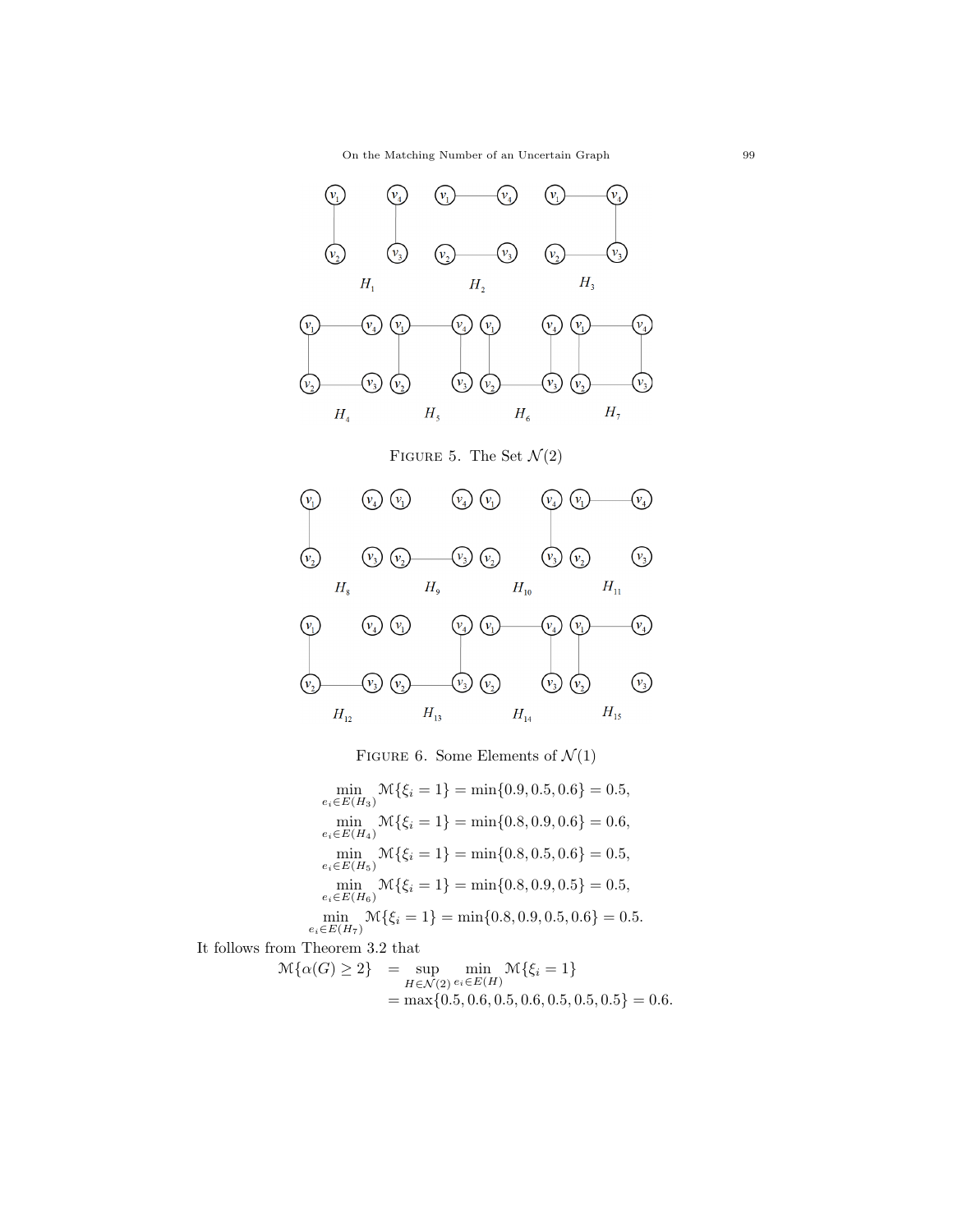Let  $k = 1$ . And the set of some elements of  $\mathcal{N}(1)$  which is denoted by  $\mathcal{N}'(1)$  is listed in Figure 6. Obviously,  $\mathcal{N}(1) = \mathcal{N}'(1) \cup \mathcal{N}(2)$ . To calculate  $\mathcal{M}\{\alpha(G) \geq 1\}$ we should firstly traverse  $\mathcal{N}(1)$ . We can verify that

$$
\sup_{H \in \mathcal{N}'(1)} \min_{e_i \in E(H)} \mathcal{M}\{\xi_i = 1\} = 0.9.
$$

Combining with  $\mathcal{N}(2)$  and Theorem 3.2, we know

$$
\mathcal{M}\{\alpha(G) \ge 1\} = \sup_{H \in \mathcal{N}(1)} \min_{e_i \in E(H)} \mathcal{M}\{\xi_i = 1\}
$$
  
= 
$$
\sup_{H \in \mathcal{N}(2) \cup \mathcal{N}'(1)} \min_{e_i \in E(H)} \mathcal{M}\{\xi_i = 1\} = \max\{0.6, 0.9\} = 0.9.
$$

Next, we introduce an algorithm for calculation  $\mathcal{M}\{\alpha(G)\geq k\}$  based on Theorem 3.2. Let  $G$  be an uncertain graph with  $m$  uncertain edges. Here we need to point out that it is difficult to traverse a set  $\mathcal{N}(k)$ , since it needs to traverse all models of the uncertain graph. If  $m = 8$ , the uncertain graph contains  $2^8 = 256$  models, which implies that the traversing set  $\mathcal{N}(k)$  is inefficient. So it is essentially that we should propose a more efficient algorithm to calculate the value of  $\mathcal{M}\{\alpha(G)\geq k\}$ based on Theorem 3.2 and Gabow's matching algorithm (Gabow [9]).

Let G be an uncertain graph with vertex set  $V = \{v_1, v_2, \dots, v_n\}$ , and edge set  $E\{e_1, e_2, \dots, e_m\}$ . Let  $\mathcal{M}\{\xi_i = 1\} = \alpha_i$  be the existence possibility of edge  $e_i$ . In fact, Theorem 3.2 shows that  $\mathcal{M}\{\alpha(G) \geq k\}$  takes values in the set of  $\{\alpha_1, \alpha_2, \cdots, \alpha_m\}$ . That is to say, we can traverse a much smaller set instead of traversing set  $\mathcal{N}(k)$ . The algorithm can be summarized in Algorithm 4.2.

**Algorithm 4.2.** Algorithm for Calculating the Value of  $\mathcal{M}\{\alpha(G)\geq k\}$ .

- Step 1: Rearrange the set  $\{\alpha_1, \alpha_2, \cdots, \alpha_m\}$  such that  $1 = \alpha_0 \ge \alpha_1 > \alpha_2 >$  $\cdots > \alpha_m > \alpha_{m+1} = 0$ . Set  $t = 1$ .
- **Step 2:** In the uncertain graph  $G$ , a new uncertain graph  $G_t$  can be obtained by removing the edge  $e_i$  that satisfies  $\alpha_i < \alpha_t, i = 1, 2, \cdots, m$ .
- **Step 3:** Denote the underlying graph of  $G_t$  by  $G_t^*$ . Find a maximum matching in the graph  $G_t^*$ , and calculate  $\alpha(G_t^*)$ . Set  $k_t = \alpha(G_t^*)$ .
- Step 4: If  $k_t \geq k$ , stop. Otherwise, let  $t = t + 1$ , if  $t = m + 1$ , stop; if  $t < m + 1$ , then go to **Step 2**.

In Step 4, if the algorithm is terminated by  $t = m + 1$ , then  $\mathcal{M}\{\alpha(G) \geq k\} = 0$ ; if the algorithm is terminated by  $k_t \geq k$ , then  $\mathcal{M}{\alpha(G) \geq k} = \alpha_t$ .

In Step 3, the maximum matching of the the graph  $G_t^*$  can be obtained by any maximum matching algorithm, such as the Edmonds's matching algorithm (Edmonds [4]) and the Gabow's matching algorithm (Gabow [9]). As we know, the complexity of the Gabow's matching algorithm is  $O(n^3)$ . Thus, the complexity of the proposed algorithm is  $O(m \cdot n^3)$ , where m is the number of edges and n is the number of vertices. In the following, we show that Algorithm 4.2 gives exact results.

**Proposition 4.3.** For a given positive integer k, Algorithm 4.2 gives an exact value of  $\mathcal{M}\{\alpha(G)\geq k\}.$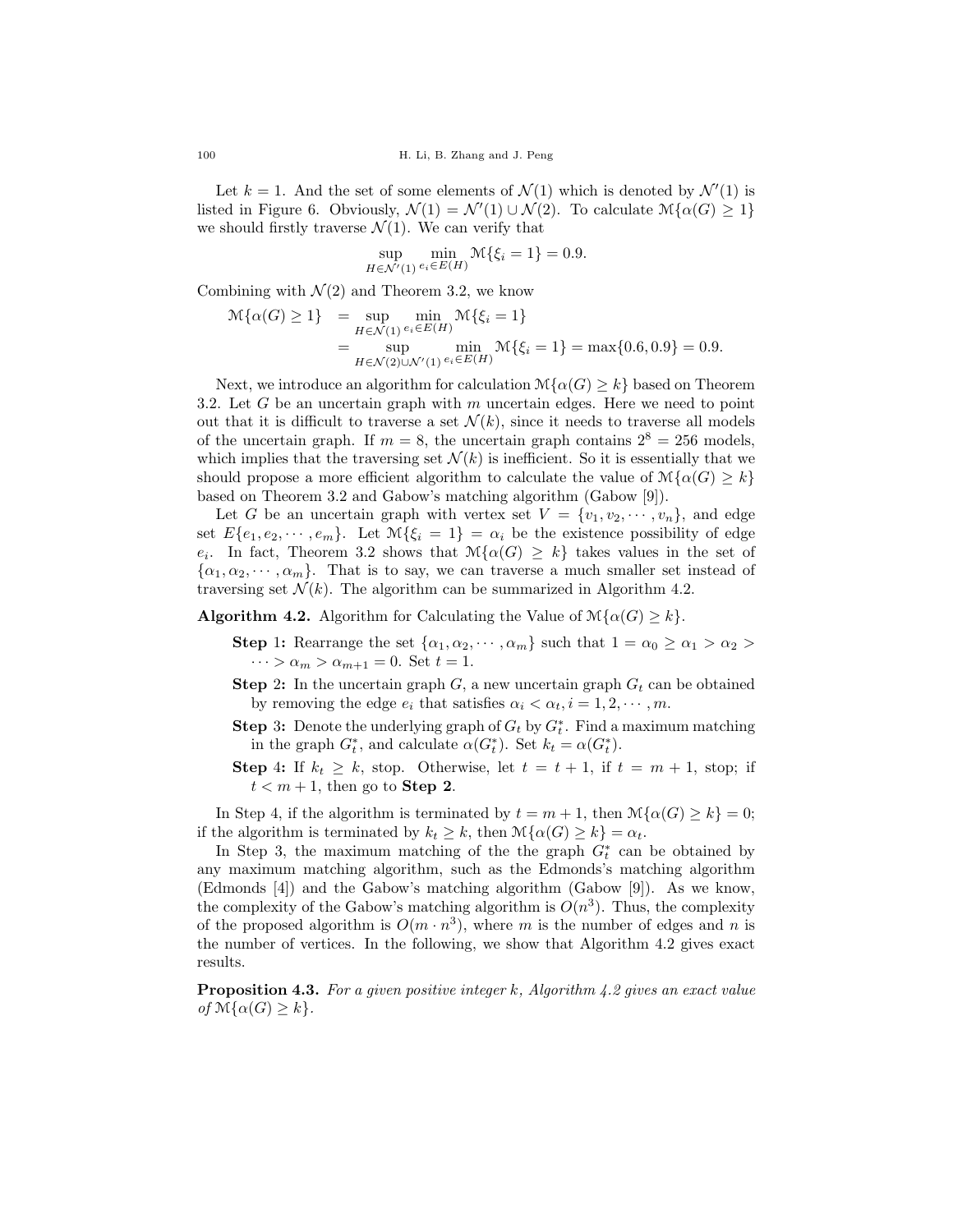*Proof.* It follows from Step 1 that the less the value of index  $t$  is, the more the value of  $\alpha_t$  is. If  $t_1 > t_2$ , according to Step 2, less edges are removed in the  $t_1$ -th iteration, and then uncertain graph  $G_{t_1}$  contains more edges. That is,  $k_{t_1} \geq k_{t_2}$  if  $t_1 > t_2$ . In Step 4, there are two cases for termination condition. In the following, the discussion breaks down into the two cases.

**Case 1:** The algorithm is terminated by  $t = m + 1$ , which implies that  $k_m < k$ in the m-th iteration. In fact, no edge will be removed in the m-th iteration. That is,  $G_m = G$ , and  $G_m^* = G^*$ . In addition, the algorithm is terminated by  $k_m = \alpha(G_m^*) = \alpha(G^*)$  < k means that there exists no model H of G satisfying  $\alpha(H) \geq k$ . Thus,  $\mathcal{M}\{\alpha(G) \geq k\} = 0$ .

**Case 2:** The algorithm is terminated by  $k_t \geq k$ , which implies that  $k_{t-1} < k$  in the  $t - 1$ -th iteration. It follows from the proposed algorithm that  $\alpha(G_t^*) = k_t$ , i.e.,  $G_t^* \in \mathcal{N}(k_t)$ . According to Theorem 3.2 and Algorithm 4.2, it is easy to verify that

$$
\mathcal{M}\{\alpha(G)\geq k_t\}=\sup_{H\in\mathcal{N}(k_t)}\min_{e_i\in E(H)}\mathcal{M}\{\xi_i=1\}\geq \min_{e_i\in E(G_t^*)}\mathcal{M}\{\xi_i=1\}=\alpha_t.
$$

According to the termination condition  $k_t \geq k$ , we have

If 
$$
\mathcal{M}\{\alpha(G) \ge k\} \ge \mathcal{M}\{\alpha(G) \ge k_t\} \ge \alpha_t.
$$

$$
\mathcal{M}\{\alpha(G) \ge k\} > \alpha_t,
$$
 (3)

according to Algorithm 4.2, the value of  $\mathcal{M}\{\alpha(G)\geq k\}$  is located in the set  $\{\alpha_1,\alpha_2,\alpha_3\}$  $\cdots, \alpha_{t-1}$ . Without loss of generality, we can assume that  $\mathcal{M}\{\alpha(G)\geq k\}=\alpha_{t-1}$ .

According to Theorem 3.2, there exists a graph  $H \in \mathcal{N}(k)$  such that

$$
\mathcal{M}\{\alpha(G)\geq k\}=\min_{e_i\in E(H)}\mathcal{M}\{\xi_i=1\}=\alpha_{t-1}.
$$

In addition, Algorithm 4.2 tells us that all the edges  $e_i \in E(G)$  with  $\alpha_i \geq \alpha_{t-1}$ are contained in the graph  $G_{t-1}$ . That is, H is a spanning graph of  $G_{t-1}^*$ . So

$$
\alpha(H) \le \alpha(G_{t-1}^*) = k_{t-1} < k,
$$

from which we can conclude  $H \notin \mathcal{N}(k)$ . Therefore, assumption (3) is not true, which means  $\mathcal{M}{\{\alpha(G) > k\}} = \alpha_t$ .

$$
m_1\alpha(G) \leq \kappa_f = \alpha_t
$$

Thus, the proof of the proposition is completed. 
$$
\Box
$$

Next, we shall use the proposed Algorithm 4.2 to test the numerical example given below.

Example 4.4. Consider an uncertain graph G with 7 vertices and 10 edges shown in Figure 7. We will employ the proposed Algorithm 4.2 to calculate the uncertain measure that G is 3-edge matching, i.e.,  $\mathcal{M}\{\alpha(G)\geq 3\}.$ 

According to Theorem 3.2, the value of  $\mathcal{M}\{\alpha(G) > 3\}$  is located in the set  $\{1, 0.9, 0.8, 0.7, 0.6, 0.4, 0.3\}$ . As Step 1 of Algorithm 4.2 indicates,  $\alpha_1 = 1, \alpha_2 = 0.9$ ,  $\alpha_3 = 0.8, \, \alpha_4 = 0.7, \, \alpha_5 = 0.6, \, \alpha_6 = 0.4, \, \alpha_7 = 0.3.$ 

In the first iteration, i.e.,  $t = 1$  and  $\alpha_1 = 1$ . A new uncertain graph  $G_1$  (see Figure 8) is obtained by removing the edges  $e_i$  that satisfy  $\alpha_i < 1$  in the uncertain graph G.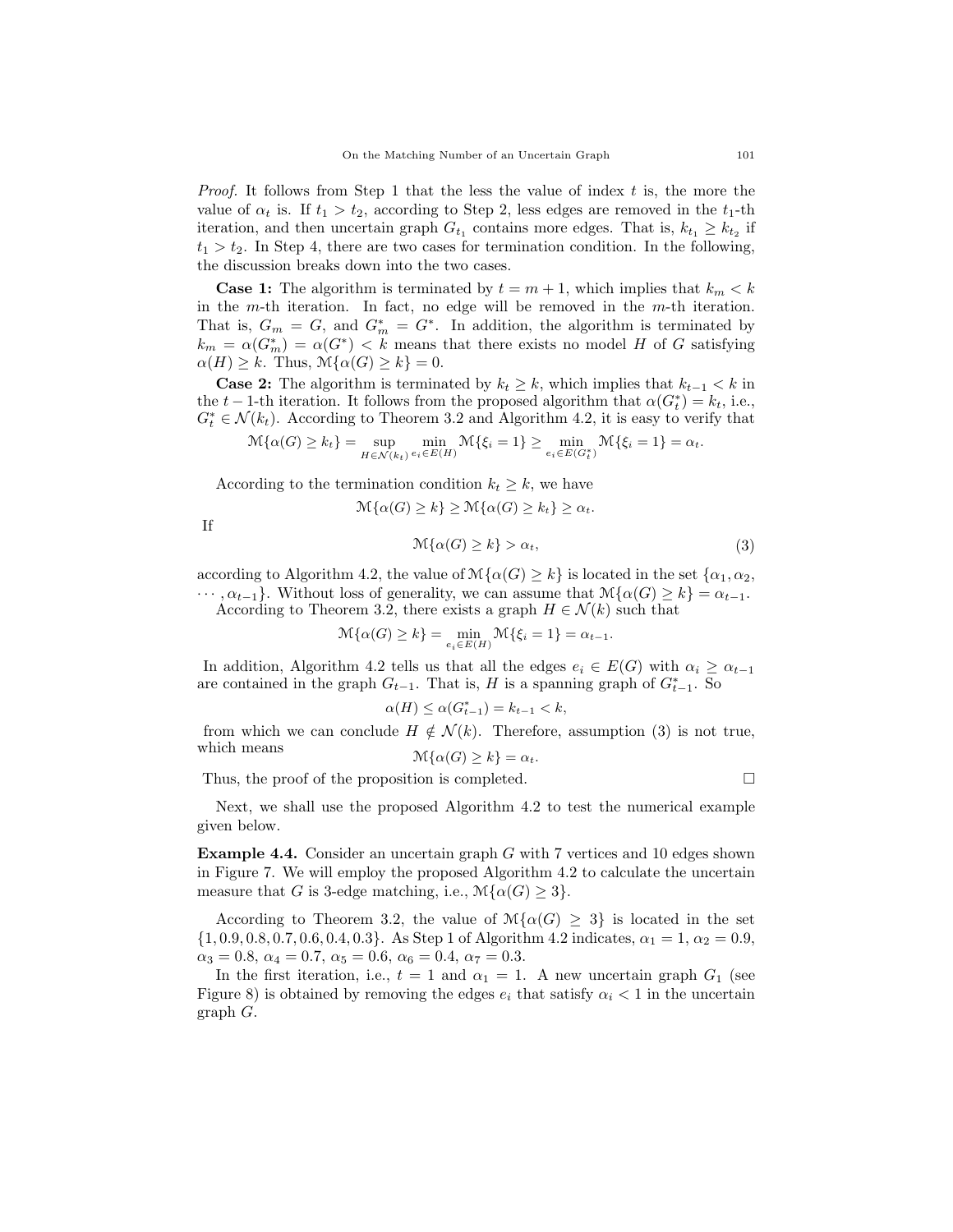

Figure 7. Uncertain Graph for Example 4.4



Figure 8. The First Iteration for Example 4.4



Figure 9. The Second Iteration for Example 4.4

Denote the underlying graph of  $G_1$  is  $G_1^*$ , and we get  $k_1 = \alpha(G_1^*) = 1$ . According to Algorithm 4.2, we should continue the iteration.

In the second iteration, i.e.,  $t = 2$  and  $\alpha_2 = 0.9$ . After removing the edges  $e_i$ that satisfy  $\alpha_i < 0.9$  in the uncertain graph G, it gives a new uncertain graph  $G_2$ shown in Figure 9. Denote the underlying graph of  $G_2$  is  $G_2^*$ . It is easy to verify that  $k_2 = \alpha(G_2^*) = 2$ . Thus, we should continue the iteration.

In the third iteration, i.e.,  $t = 3$  and  $\alpha_3 = 0.8$ . In the uncertain graph G, remove the edges  $e_i$  with  $\alpha_i < 0.8$ , and then obtain a new uncertain graph  $G_3$  (see Figure 10) with underlying graph  $G_3^*$ . We can obtain that  $k_3 = \alpha(G_3^*) = 2$ .

In the fourth iteration, i.e.,  $t = 4$  and  $\alpha_4 = 0.7$ . In the uncertain graph G, remove the edges  $e_i$  with  $\alpha_i < 0.7$ , and we obtain a new uncertain graph  $G_4$  shown in Figure 11.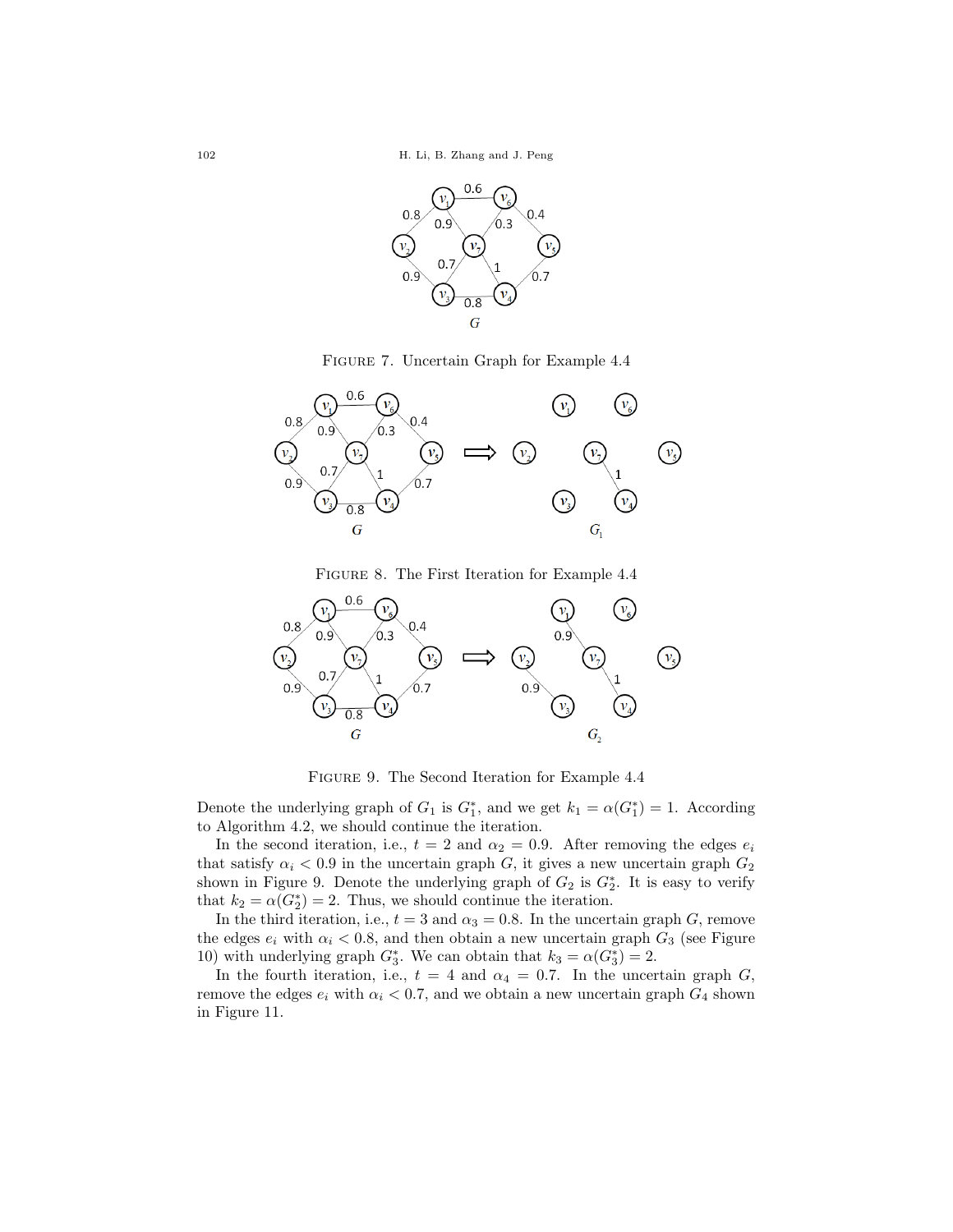

Figure 10. The Third Iteration for Example 4.4



Figure 11. The Fourth Iteration for Example 4.4

Denote the underlying graph of  $G_4$  is  $G_4^*$ . Clearly,  $k_4 = \alpha(G_4^*) = 3$ . According to Algorithm 4.2, the iteration can be terminated, and  $\mathcal{M}{\{\alpha(G) \geq 3\}} = \alpha_4 = 0.7$ .

### 5. Innovations and Comparisons

In order to highlight the contributions of the proposed work to uncertain graphs, this section presents the innovations and advantages of the work by comparing the proposed work with the existing work in the relevant literature.

5.1. Innovations. The innovations mainly include the consideration on the uncertain information of a graph by uncertainty theory. In the real world, some indeterminacy factors might occur in graphs. Probability theory is a powerful tool to deal with random phenomenon. However, it is not suitable to regard every indeterminacy phenomenon as random phenomenon. When we employ probability theory implies that we should obtain a large amount of historical data. In many cases, we are frequently lack of observed data to estimate a probability distribution. Perhaps we have no choice but to rely on some domain experts to evaluate the belief degree that each event will occur.

Liu [24] pointed out that human beings usually estimate a much wider range of values than the object actually takes. That is, the belief degrees deviate far from the real frequencies. Thus, the belief degrees cannot be dealt with by probability theory. A counterexample was presented by Liu [23]. To deal with the experts' belief degrees, uncertainty theory was founded by Liu [20] in 2007.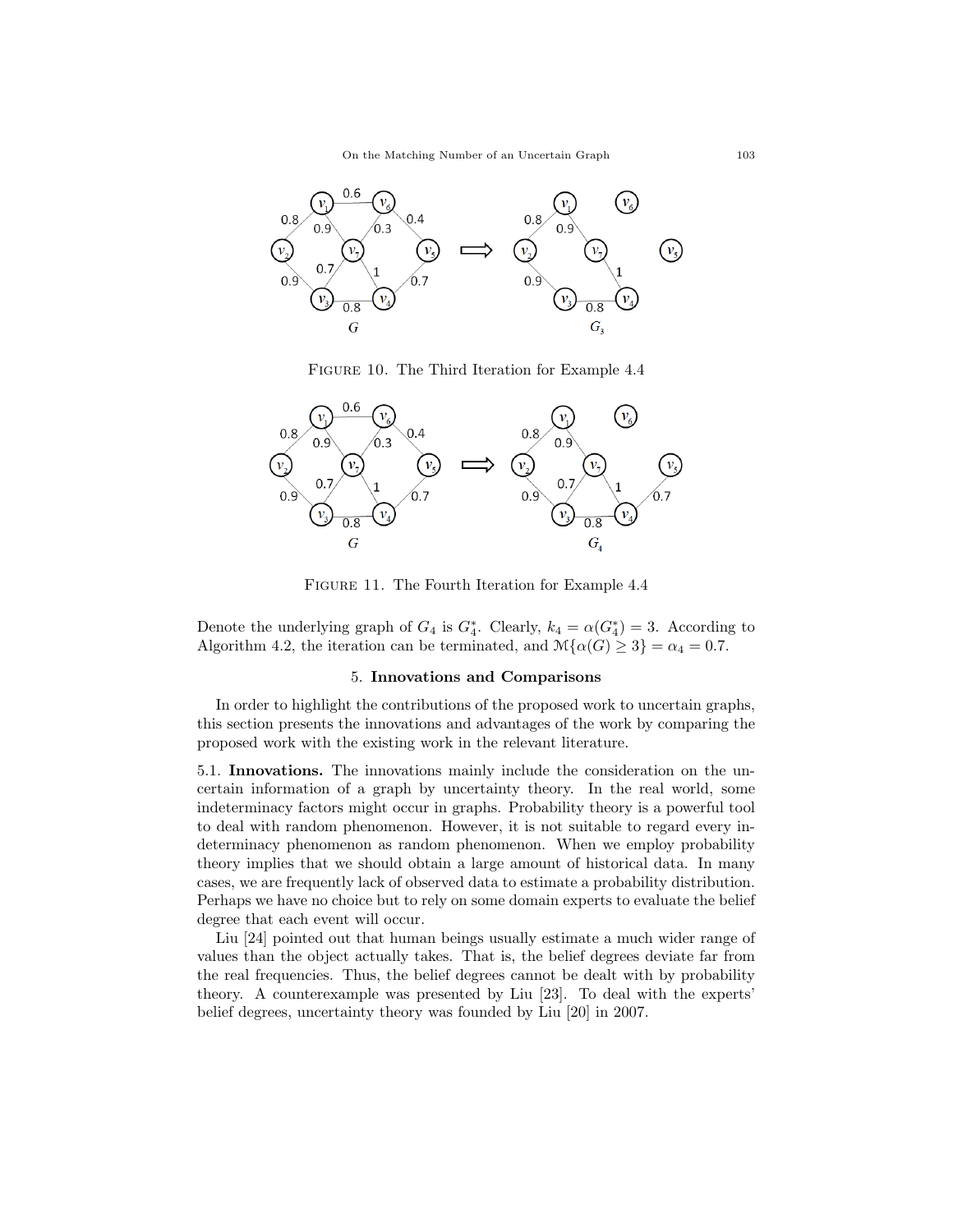104 H. Li, B. Zhang and J. Peng

|                       | Matching number in        | The proposed work  |
|-----------------------|---------------------------|--------------------|
|                       | random graphs $[3, 5, 6]$ |                    |
| Type of indeterminacy | Stochastic factors        | Belief degrees     |
| Uncertain parameter   | Random variable           | Uncertain variable |
| Theoretical tool      | Probability theory        | Uncertainty theory |

Table 2. Innovations of the Proposed Work



FIGURE 12. The Total Iteration Process for Example 5.2

This paper employs the uncertainty theory to study the matching number in a graph with uncertain edges. Compared to random graphs [3, 5, 6], the main innovations of this research are demonstrated clearly in Table 2.

5.2. Comparisons. In 2013, Zhang and Peng [40] proposed the concept of matching index of an uncertain graph in the framework of uncertainty theory.

**Definition 5.1.** (Zhang and Peng [40]) Let G be an uncertain graph with an underlying graph  $G^*$ , and  $H^*$  be a maximum matching of  $G^*$ . The matching index  $\kappa(G)$  of G is the uncertain measure that G contains a matching H such that  $|H| = |H^*|$ .

If  $|H^*| = l$ , then the matching index is essentially the uncertain measure that the uncertain graph is l-edge matching. So, this paper extends the work of Zhang and Peng  $[40]$  from *l*-edge matching, i.e., the matching index, to *k*-edge matching in which  $k$  is an arbitrarily positive integer. That is, matching index is a special case of this paper.

**Example 5.2.** Still consider the uncertain graph  $G = (V, E, \xi)$  that presented in Zhang and Peng  $[40]$ . We want to calculate the uncertain measure that G is 3-edge matching, i.e.,  $\mathcal{M}\{\alpha(G)\geq 3\}.$ 

We use the proposed Algorithm 4.2 on the uncertain graph, the total iteration process for calculating  $\mathcal{M}\{\alpha(G)\geq 3\}$  is shown in Figure 12. That is, after the third iteration, the new uncertain graph  $G_3$  is obtained, and  $k_3 = \alpha(G_3) = 3$  can be verified. Thus, the algorithm should be terminated, and  $\mathcal{M}{\alpha(G) \geq 3} = 0.7$ . The result is the same with the matching index that of Zhang and Peng [40].

In addition, according to Algorithm 4.2, we can obtain  $\mathcal{M}\{\alpha(G)\geq 1\}=0.9$ ,  $\mathcal{M}\{\alpha(G)\geq 2\}=0.8$ , and  $\mathcal{M}\{\alpha(G)\geq k\}=0$  for any positive integer with  $k\geq 4$ . From Theorem 2.6, we know,

$$
\mathcal{M}\{\alpha(G) \le 0\} = 0.1, \quad \mathcal{M}\{\alpha(G) \le 1\} = 0.2, \mathcal{M}\{\alpha(G) \le 2\} = 0.3, \quad \mathcal{M}\{\alpha(G) \le 3\} = 1.
$$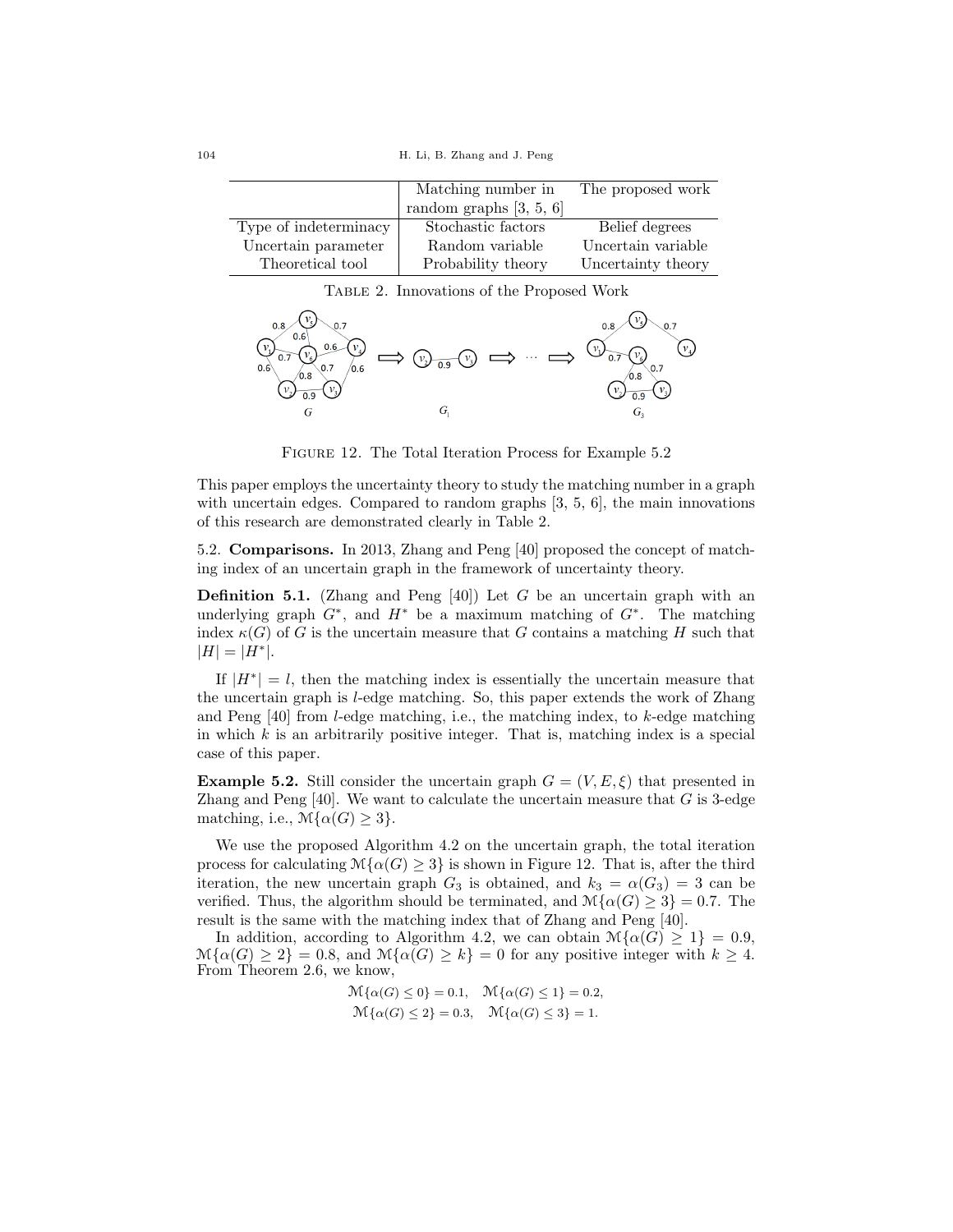

FIGURE 13. The Uncertainty Distribution of  $\alpha(G)$  for Example 5.2

|                       | Zhang and Peng [40]     | The proposed work        |
|-----------------------|-------------------------|--------------------------|
| Distribution function |                         |                          |
| can be obtained       |                         |                          |
| Aim                   | <i>l</i> -edge matching | $k$ -edge matching for   |
|                       | (suppose $ H^*  = l$ )  | any positive integer $k$ |

Table 3. Comparison Between the Existing Work and

the Proposed Work

Figure 13 illustrates the uncertainty distribution of  $\alpha(G)$ . For any x, we can get  $\mathcal{M}\{\alpha(G)\leq x\}$  by Figure 13. Table 3 highlights the advantages of the proposed work by comparing it with the existing research Zhang and Peng [40] in the framework of the uncertainty theory.

## 6. Conclusion

In this paper, we studied the properties of the maximum matching in uncertain graphs in which whether two vertices are joined by an edge cannot be completely determined. Specifically, we mainly concerned with how to obtain the possibility (or uncertain measure) that an uncertain graph contains a maximum matching with  $k$  edges (i.e., the matching number equals to k). The main contributions can be summarized as the following three aspects. Firstly, we discussed the characteristics of the matching number, and then proposed the concept of  $k$ -edge matching. Secondly, we presented a fundamental formula for calculating the uncertain measure that an uncertain graph is  $k$ -edge matching, and further proposed a simplified form of the fundamental formula. Thirdly, we designed an algorithm for solving the problem. We also proved that the algorithm is a polynomial time algorithm with computational complexity  $O(m \cdot n^3)$ , where m is the number of the edges, and n is the number of the vertices. At last, a numerical example was presented to show the application of the proposed algorithm.

Acknowledgements. This work is supported by the National Natural Science Foundation of China (Nos.11626175 and 11626234), the Project of Hubei Provincial Natural Science Foundation (No.2016CFB308), and the Fundamental Research Funds for the Central Universities (No.31541411209 and No.31541411222), China.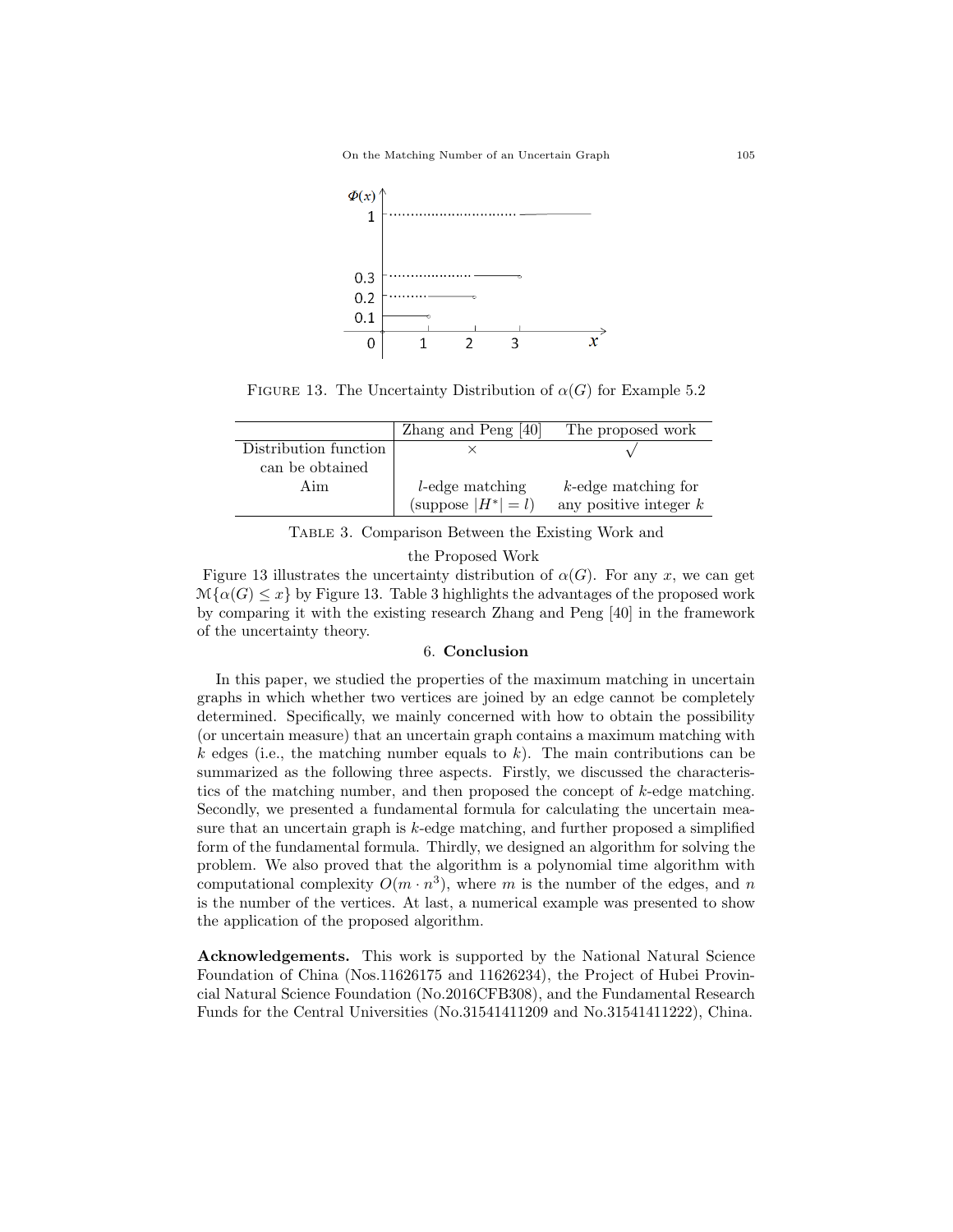106 H. Li, B. Zhang and J. Peng

## 7. Appendix A

Generally, there are three mathematical theories to deal with the indeterminate world, i.e., probability theory, fuzzy set theory, and uncertainty theory. This appendix introduces the differences among uncertainty theory, probability theory, and fuzzy set theory. For more details, we can refer to the reference Liu [24].

In order to deal with random phenomena, a probability theory was founded by Kolmogorov [19]. Based on an uncertain measure which satisfies normality, duality, subadditivity and product axioms, an uncertainty theory was then founded by Liu [20]. A fuzzy set was defined by Zadeh [37] via its membership function  $\mu$  which assigns to each element x a real number  $\mu(x) \in [0, 1]$ . Based on fuzzy set, a fuzzy set theory was then developed.

The most essential different between uncertainty theory and probability theory is that the measure of a product of events. For uncertain measure, the measure of a product of events is the minimum of the uncertain measures of the individual events. For probability measure, the measure of a product of events is the product of the probability measures of the individual events. Uncertainty is interpreted as belief degree, while probability is interpreted as frequency.

Uncertainty theory and fuzzy set theory are two mathematical theories to deal with subjective uncertainty. Although they look like each other in some ways, they are very different mathematical systems. Uncertainty theory based on uncertain measure and fuzzy set theory based on possibility measure, which leads to the main difference between of them. First, uncertain measure satisfies self-dual, but possibility measure is not. In addition, the following equation

$$
Pos\{\Lambda_1 \cup \Lambda_2\} = Pos\{\Lambda_1\} \vee Pos\{\Lambda_2\}
$$

holds for any events  $\Lambda_1$  and  $\Lambda_2$  no matter if they are independent or not based on possibility measure. But,

$$
\mathcal{M}\{\Lambda_1\cup\Lambda_2\}=\mathcal{M}\{\Lambda_1\}\vee\mathcal{M}\{\Lambda_2\}
$$

holds only for independent events  $\Lambda_1$  and  $\Lambda_2$  based on uncertain measure.

#### **REFERENCES**

- [1] B. Bollobás, *Degree sequences of random graphs*, Discrete Mathematics, 33 (1981), 1-19.
- [2] J. Bondy and U. Murty, Graph Theory with Applications, Elsevier, New York, 1976.
- [3] L. Clark, The strong matching number of a random graph, Canadian Journal of Mathematics, 24 (2001), 47-57.
- [4] J. Edmonds, Paths, trees, and flowers, Canadian Journal of Mathematics, 17(3) (1965), 449-467.
- [5] A. EI Maftouhi and L. M. Gordones, The maximum size of a strong matching in a random graph, Australasian Journal of Combinatorics, 10 (1994), 97-104.
- [6] A. EI Maftouhi, The minimum size of a maximal strong matching in a random graph, Australasian Journal of Combinatorics, 12 (1995), 77-80.
- [7] P. Erdös and A. Rényi, On random graph I, Publicationes Mathematicae Debrecen, 6 (1959), 290-297.
- [8] P. Erdös and A. Rényi, On the strength of connectedness of a random graph, Acta Mathematica Hungarica, 12(1-2) (1964), 261-267.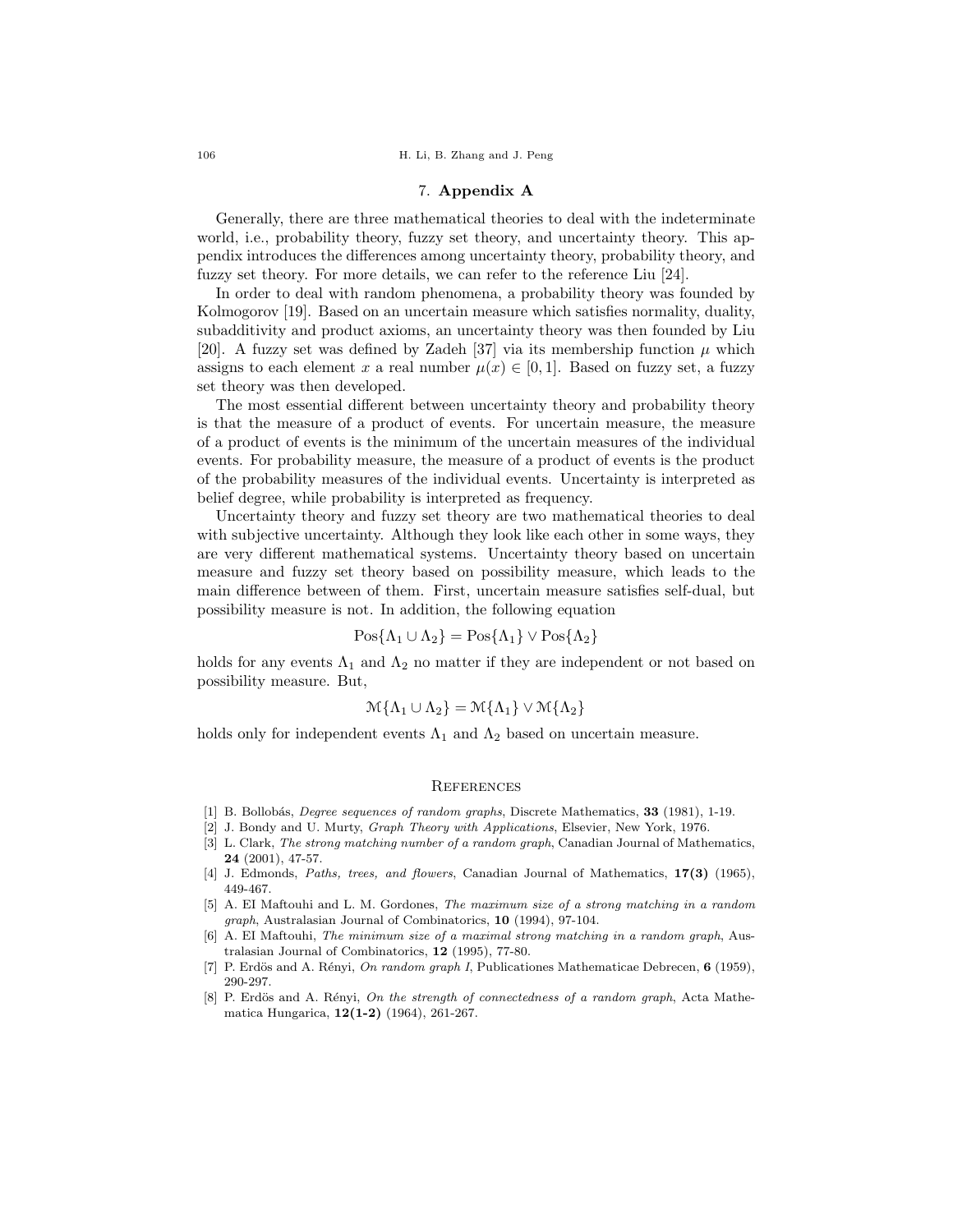- [9] H. N. Gabow, An efficient implementation of Edmonds' algorithm for maximum matching on graphs, The Journal of the ACM,  $23(2)$  (1976), 221-234.
- [10] X. Gao, Cycle index of uncertain graph, Information: An International Interdisciplinary Journal,  $16(2(A))$  (2013), 1131-1138.
- [11] X. Gao, Regularity index of uncertain graph, Journal of Intelligent and Fuzzy Systems, 27(4) (2014), 1671-1678.
- [12] X. Gao and Y. Gao, Connectedness index of uncertain graphs, International Journal of Uncertainty, Fuzziness and Knowledge-Based Systems, 21(1) (2013), 127-137.
- [13] Y. Gao, Shortest path problem with uncertain arc lengths, Computers and Mathematics with Applications, 62(6) (2011), 2591-2600.
- [14] Y. Gao, L. Yang, S. Li and S. Kar, On distribution function of the diameter in uncertain graph, Information Sciences, 296 (2015), 61-74.
- [15] Y. Gao and Z. Qin, On computing the edge-connectivity of an uncertain graph, IEEE Transactions on Fuzzy Systems, 24(4) (2015), 981-991.
- [16] A. Gibbons, Algorithmic Graph Theory, Cambridge University Press, Cambridge, 1985.
- [17] E. Gilbert, Random graphs, Annals of Mathematical Statistics, 30(4) (1959), 1141-1144.
- [18] S. Han, Z. Peng and S. Wang, The maximum flow problem of uncertain network, Information Sciences, 265 (2014), 167-175.
- [19] A. N. Kolmogorov, Grundbegriffe der Wahrscheinlichkeitsrechnung, Julius Springer, Berlin, 1933.
- [20] B. Liu, Uncertainty Theory, second ed., Springer-Verlag, Berlin, 2007.
- [21] B. Liu, Some research problems in uncertainty theory, Journal of Uncertain Systems, 3(1) (2009), 3-10.
- [22] B. Liu, Uncertainty theory: A Branch of Mathematics for Modeling Human Uncertainty, Springer-Verlag, Berlin, 2010.
- [23] B. Liu, Why is there a need for uncertainty theory? Journal of Uncertain Systems,  $6(1)$ (2012), 3-10.
- [24] B. Liu, Uncertainty Theory, fourth ed., Springer-Verlag, Berlin, 2015.
- [25] B. Liu and K. Yao, Uncertain multilevel programming: Algorithm and applications, Computers & Industrial Engineering, 89 (2015), 235-240.
- [26] H. M. Mahmoud, R. T. Smythe and J. Szymański, On the structure of random plane-oriented recursive trees and their branches, Random Structures & Algorithm,  $4(2)$  (1993), 151-176.
- [27] S. Mathew and M. S. Sunitha, Node connectivity and arc connectivity of a fuzzy graph, Information Sciences. 180(4) (2010), 519-531.
- [28] J. N. Mordeson and P. S. Nair, Fuzzy Graphs and Fuzzy Fypergraphs, Physica-Verlag, Heidelberg, 2000.
- [29] A. Rosenfeld, Fuzzy Graphs, In: L. A. Zadeh, K. S. Fu and M. Shimura (Eds.), Fuzzy sets and their applications to cognitive and decision processes. Academic Press, New York, 1975.
- [30] S. Samanta and M. Pal, Fuzzy k-competition graphs and p-competition fuzzy graphs, Fuzzy Information and Engineering,  $5(2)$   $(2013)$ , 191-204.
- [31] Y. Sheng and K. Yao, Fixed charge transportation problem in uncertain environment, Industrial Engineering and Management Systems,  $11(2)$  (2012), 183-187.
- [32] Y. Sheng and K. Yao, A transportation model with uncertain costs and demands, Information: An International Interdisciplinary Journal, 15(8) (2012), 3179-3186.
- [33] M. S. Sunitha and S. Mathew, Fuzzy graph theory: A survey, Annals of Pure and Applied Mathematics, 4(1) (2013), 92-110.
- [34] X. Wu, R. Zhao and W. Tang, Optimal contracts for the agency problem with multiple uncertain information, Knowledge-Based Systems, 59 (2014), 161-172.
- [35] K. Yao, No-arbitrage determinant theorems on mean-reverting stock model in uncertain market, Knowledge-Based Systems, 35 (2012), 259-263.
- [36] R. T. Yeh and S. Y. Bang, Fuzzy Relations, Fuzzy Graphs and Their Applications to Clustering Analysis, In: L. A. Zadeh, K. S. Fu and M. Shimura (Eds.), Fuzzy sets and their applications to cognitive and decision processes. Academic Press, New York, 1975.
- [37] L. A. Zadeh, Fuzzy sets, Information and Control, 8 (1965), 338-353.